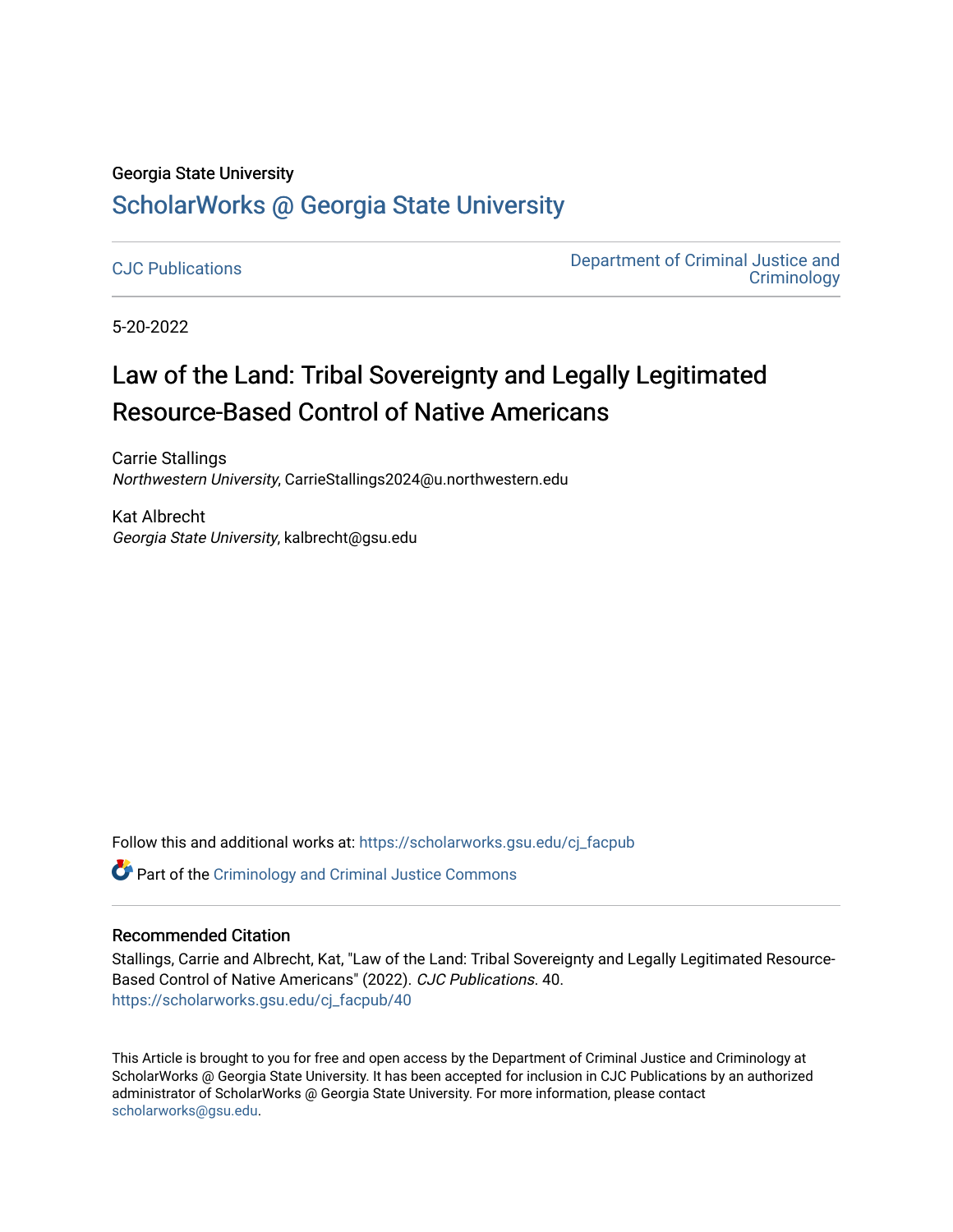Law of the Land:

Tribal Sovereignty and Legally Legitimated Resource-Based Control of Native Americans

Carrie Stallings Northwestern University, Department of Sociology & Center for Native American and Indigenous Research

Kat Albrecht Georgia State University, Department of Criminology and Criminal Justice

# **Abstract**

In this article we reject the premise that race is merely an independent variable when studying the relationship between Native Americans and U.S. law. Instead we advance a new theory construct that more accurately understands the specific relationship between tribal sovereignty and inequality in the U.S. legal system. We term this new theoretical approach *resource-based control* that considers 1) how groups are racialized in their economic relationships with the United States, 2) how that process is derivative of the continuing process of U.S. settlercolonialism, and 3) how U.S. law functions to protect the capital of the United States.

We test resource-based control using a newly created tribal sovereignty index and corresponding measures of U.S. legal interference and Tribal legal disruption. We find that tribal sovereign power predicts both US legal action and tribal legal action, lending support to our theory of resource-based control as the attempts of U.S. law to erode tribal sovereignty, but also recognizing the agency of tribes to protect it.

*Keywords: tribal sovereignty, resource-based control, settler colonialism, racialization*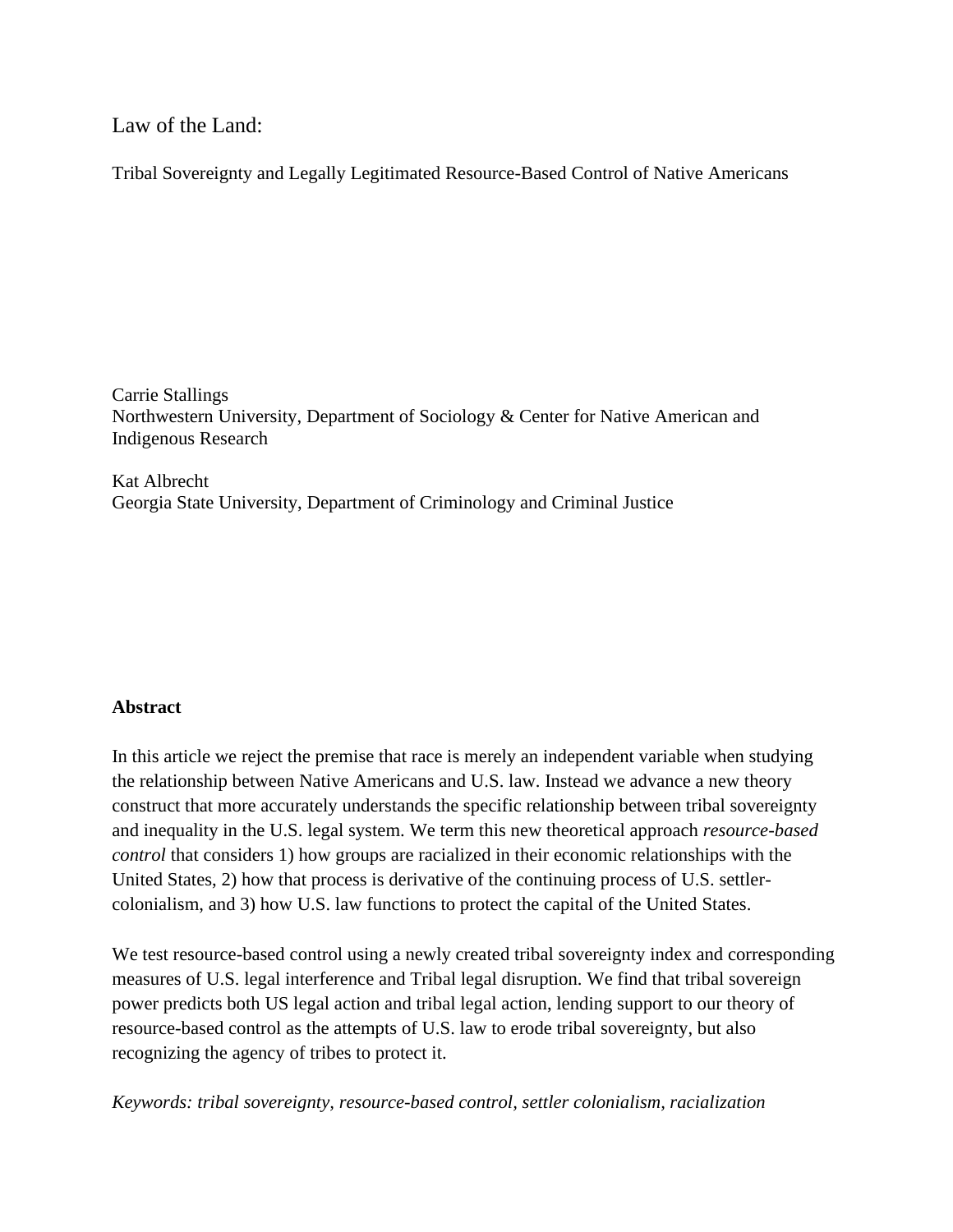# **Introduction**

For over 200 years, the United States has created and enforced laws to regulate Native Americans and their sovereign territories. These laws mean dispossessing Native peoples of their Land and other natural resources, weakening their ability and rights to self-govern, and controlling their commerce. In this way, laws enacted by the United States on Native Americans routinely undermine the fundamental notions of tribal sovereignty, underscoring the ongoing nature of settler colonialism (Glenn 2015; Rowe & Tuck 2017). Despite this, law makers and scholars alike have failed to address how the unique origins and nature of tribal sovereignty may have modernly manifested within the US legal system and continue to affect Native Americans. Instead, we have relied on broad-stroke explanations of discrimination within the US legal system that serve to homogenize marginalized people's identities and experiences. In equating marginalized peoples' inequitable interactions with the United States legal system, we have ignored the role of varying community contexts, conditions, and resources that define marginalized groups' political and economic positionalities.

We assert that the mechanisms which may explain the modern, disparate functioning of the legal system remain unclear, in part, because of two reasons: 1) many approaches to studying inequality explore how holding a non-white racial identity results in inequitable treatment within the law, rendering race an independent variable and legal harm as an outcome 2) the homogenization of marginalized peoples' identities and their experiences under US law.

Scholars of racial inequality have repeatedly utilized a *race-driven* mechanism*s*  approach in studying inequality; such analyses have been popularized within the social sciences. These explanations propose that being a racialized person means an increased likelihood in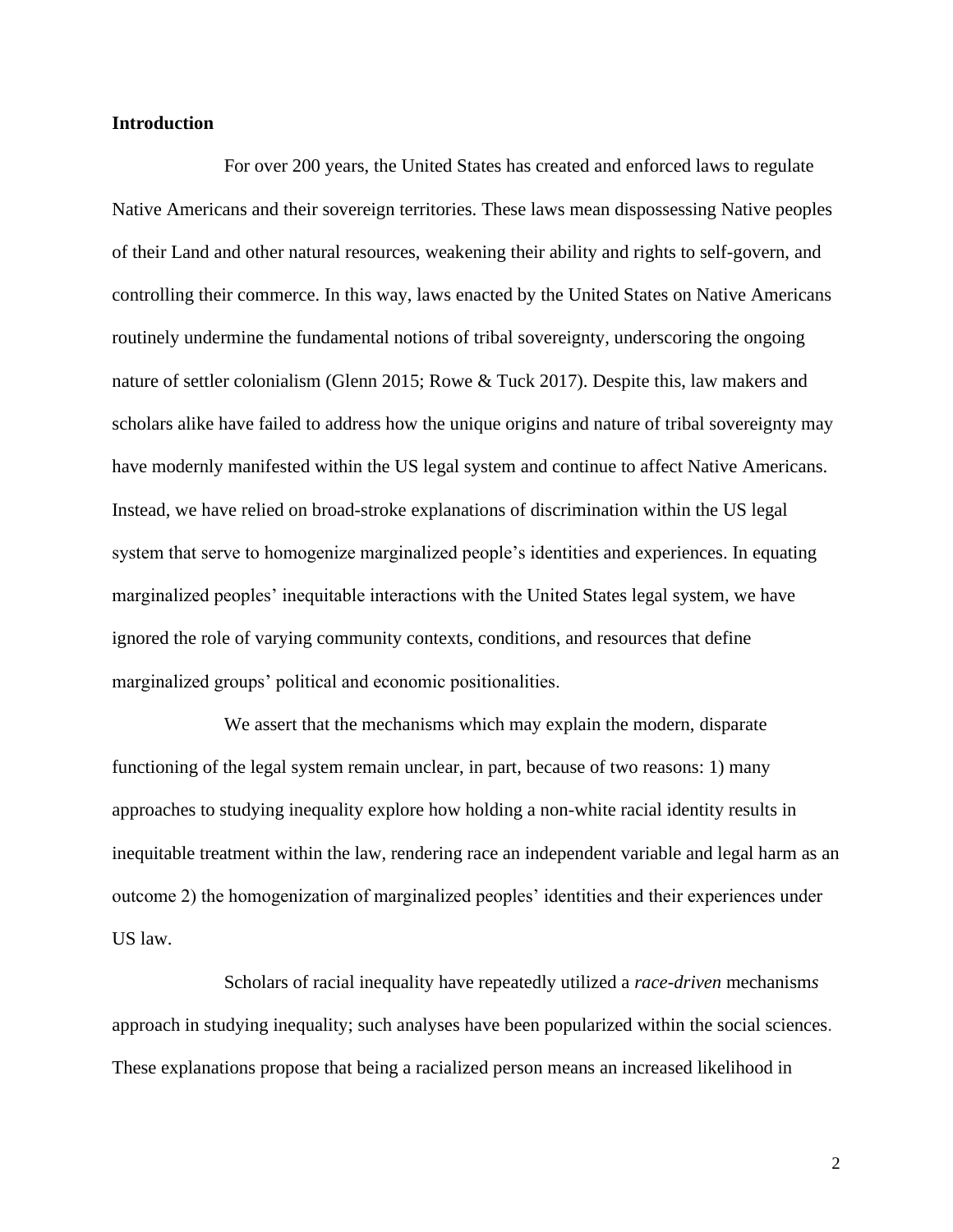coming into contact with the US legal system, rendering race an independent variable. However, such explanations ignore the colonial and thus economic and political origins of racial categories. Varying racialized groups have been racialized for *specific* purposes given their *specific*  relationships to the United States. Thus, it may be important to consider an alternative explanation to mechanisms of legal inequality which position race and racialized livelihoods as the outcome of colonial power, i.e., the creation and enforcement of colonial law. In other words, it may be important to consider specific positionalities of racialized peoples, particularly the desirable economic and political resources which they possess that may motivate colonial United States legal interference. In conceptualizing race as the product of racialization processes defined by 1) a marginalized group's resources and positionality and 2) the desire of the United States to control these groups and their resources, we see race as an outcome.

Educational research has long paid attention to the need for specificity when studying marginalized peoples, answering the call from Critical Race Theorists (Garcia et. al 2018; Ladson-Billings & Tate 1995; Dumas & ross 2016). However, this request remains unheeded in much of the research on US law. Equating racialized people's interactions with the law hides the specific relationships between discriminatory mechanisms and unequal outcomes, which may be specific to particular marginalized groups. The legal arena is particularly useful to analyze disparities in application of law among marginalized groups and to see how specific groups are impacted or targeted by the law. In this vein, Native Americans specifically have a unique, and we argue measurable, relationship to US law as sovereign citizens.

Native Americans are routinely undercounted, understudied, and mischaracterized, facts which remain true even within the social sciences (Desi Rodriguez-Lonebear 2019). Scholars attribute the lack of studies and data related to Native Americans to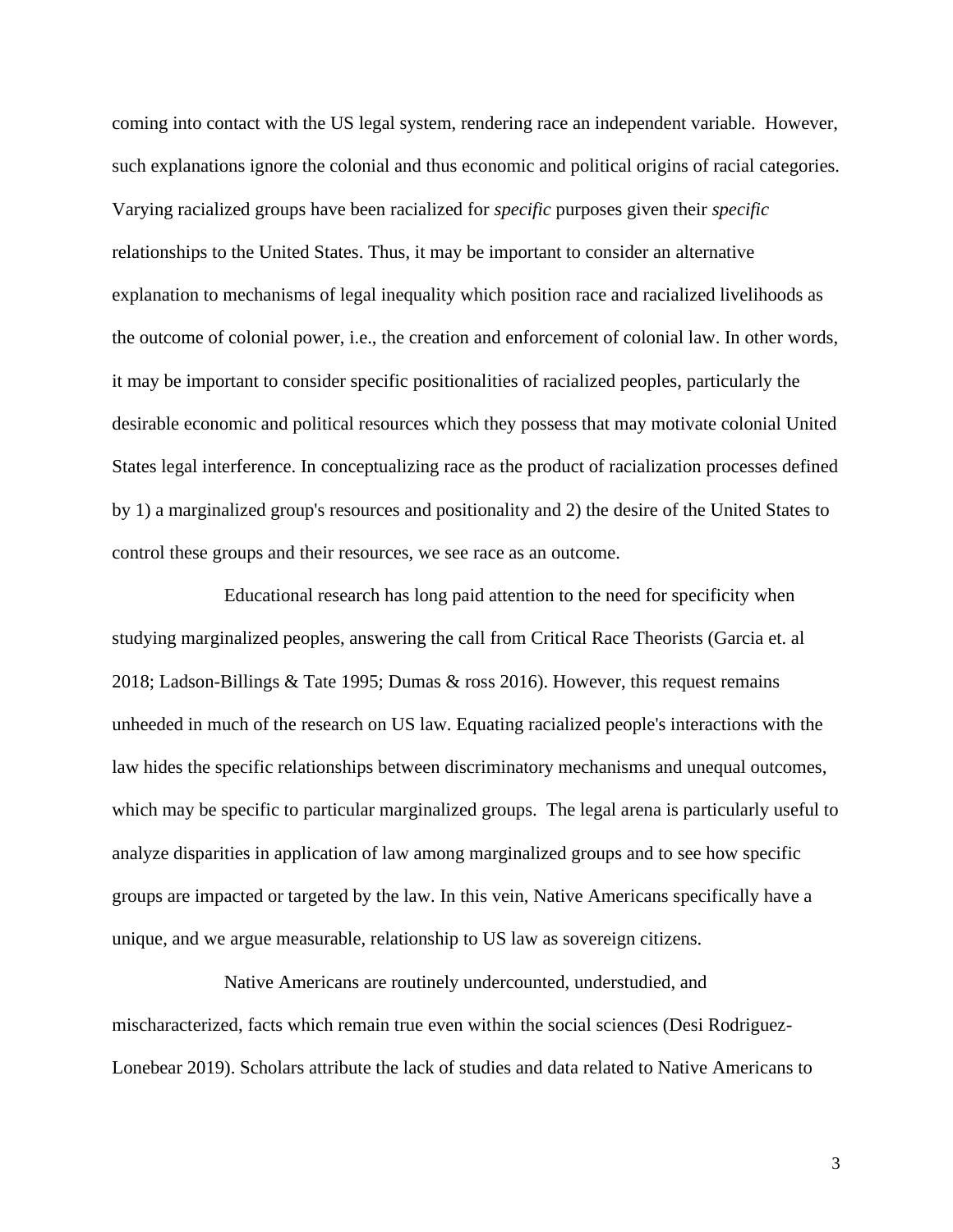their continued erasure. Additionally, scholars have critiqued race and ethnicity studies for positioning Native Americans as a racialized group when in fact being Native American signifies a sovereign political citizenship, not a racial identity (Desi Rodriguez-Lonebear 2019; Glenn 2015). Thus, the primary motivation for this line of research is to ask what mechanisms of inequality have remained hidden by the broad exclusion of Native Americans from inequality research and to begin the project of uncovering those mechanisms through analysis of sovereign power and its relationship to US law.

In studying the legal arena, particularly supreme court cases between tribal nations in the United States and United States itself, we can consider 1) how the law inequitably works to define Native American-ness through challenging tribal sovereignty and 2) how Native Americans' specific resources, i.e., land and the sovereignty which affords them that land, relates to the legal disparities they encounter within the United States legal system.

By studying Native Americans *specifically,* and thus considering issues of tribal sovereignty, power, and territory and how they relate to US law, not only will Native Americans' particular experiences become clearer, but also new ways to understand the modern and historical purposes of US legal interference with Native Americans may reveal themselves. In addressing the role of sovereignty, power, and territory, we demonstrate that considering the influence of a marginalized group's resources—whether it be space, time, labor, or other forms of capital— is paramount.

 So, we heed Critical Race Theorists call, specifically TribalCrit scholars, and propose that given that colonization is endemic, both historically and modernly to society, issues of sovereignty must be considered when studying Native Americans (Brayboy 2006; Cerecer 2013). In doing so, we claim that given colonization's historical and ongoing nature, and its role in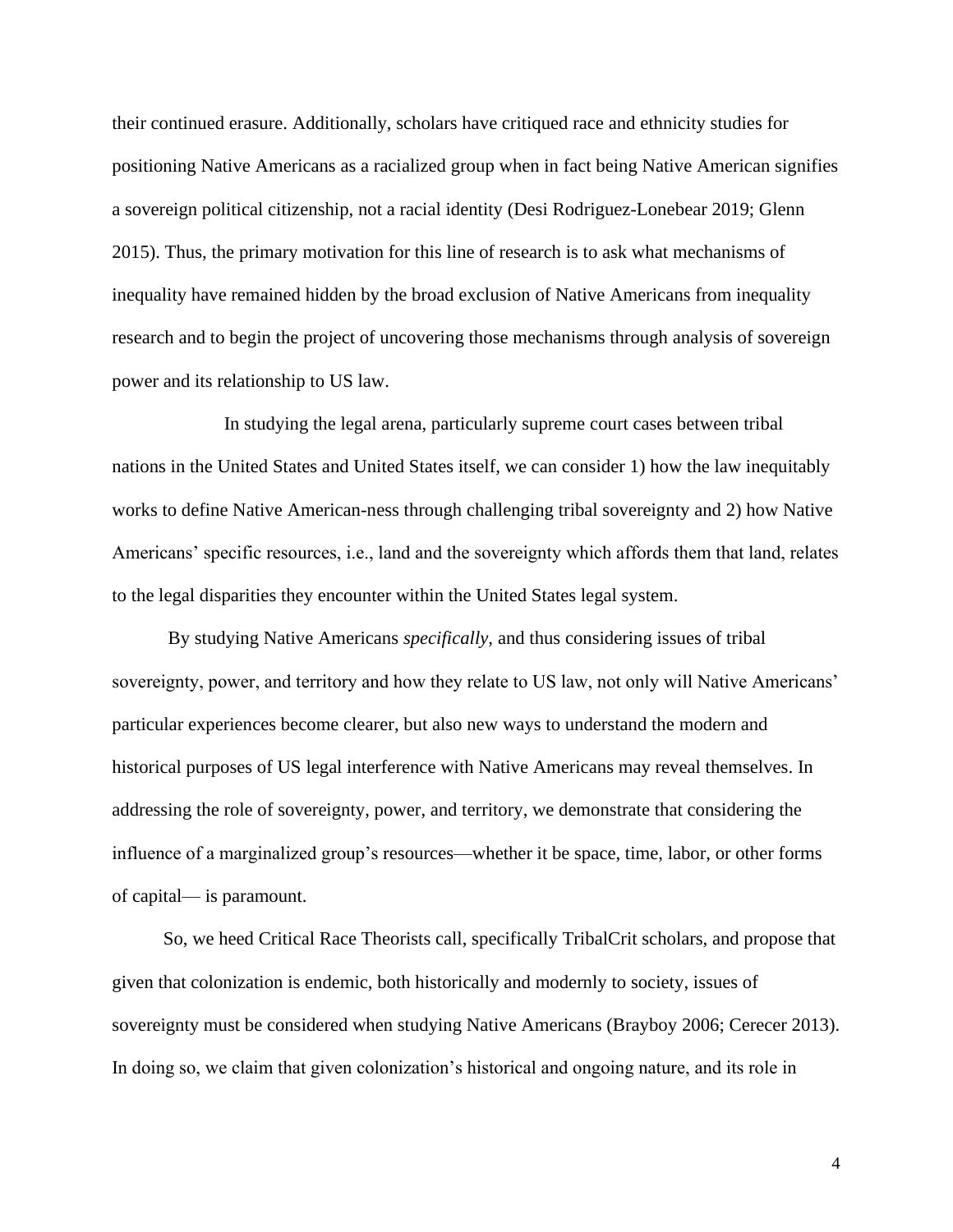racialization and race-making (Glenn 2015), that the modern functions of US law are not so different from their historical ones—controlling resources desired by the United States.

Thus, in this study, we offer a new theoretical approach in understanding inequality within the US legal system: *resource-based control*. Resource-based control assumes that (1) groups are racialized with regards to their economic relationships to the US; (2) that racialization is a process derivative of the US's settler-colonial project to accumulate power and capital; (3) US law functions as a means to protect capital in the interests of the settler- nation the United States. In the Native American case, we argue that Native Americans have a unique resource which the US has perpetually pursued: land. In this way, the colonizing US interferes in colonized tribes' affairs in patterned and specific ways to control Native Americans and their primary resources (land, and the sovereignty which affords them that land). We develop a novel tribal sovereignty measure (including measures such as reservation size, population, tribal-landbased home ownership, etc.), to operationalize the power and influence of sovereign tribal nations and advocate for its use in better studying questions of tribal sovereignty. We then construct a measure of US legal interference and a corresponding measure of Tribal legal disruption to trace the relationship between tribal sovereign power and the law.

We find that there is a strong relationship between the size of tribal lands and both US legal interference and Tribal legal disruption. We argue that taken in combination with our other findings about the significant relationship between population size and other measures of tribal sovereignty, that tribal sovereign power predicts high-level US legal action and high-level tribal legal action. This lends credence to our theories about resource-based control and the continued project of US law to attempt to erode sovereignty, while also recognizing the dynamic agency of tribes to litigate to protect or expand sovereign rights. We conclude with a brief exploration of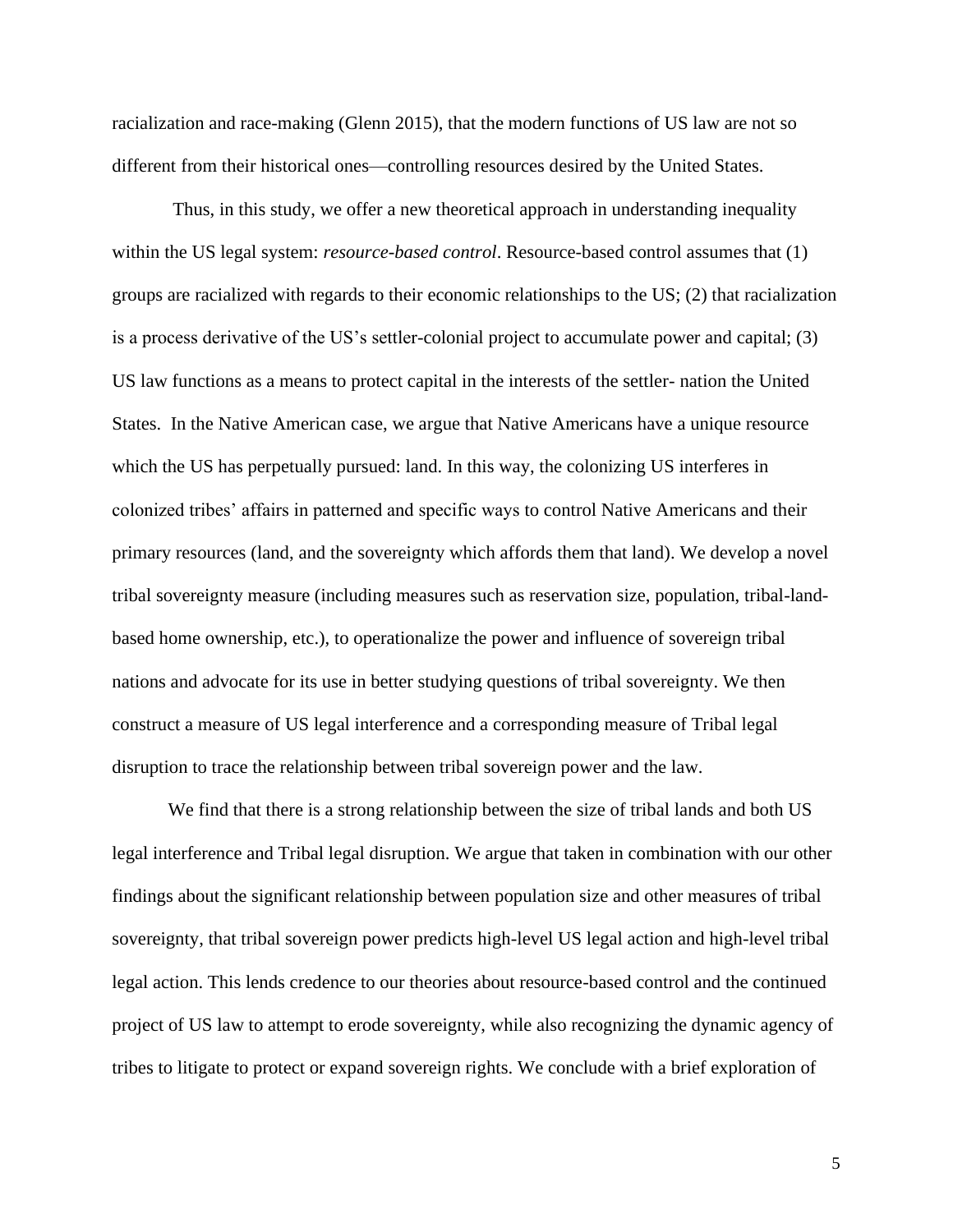potential future directions of research, including working with tribal communities to collect more reliable data and revisiting assumptions about racialization in the United States.

In light of our findings, we then ultimately propose a new theoretical framework to explain inequality in the US legal system. Informed by Black Marxian traditionalists Franz Fanon and Cedric J. Robinson who gesture to the economic, and thus colonial, basis of race, we suggest that disparate treatment of tribal sovereign citizens under US law is derivative of *resource-based control*.

#### **Settler Colonialism & Racial Formation**

Settler colonialism has been ignored as a structuring phenomenon in the sociological discipline (Glen 2015). The majority of sociological studies of racism focus on white-black racial conflict, largely excluding other racialized groups; this is no truer of Native Americans who are systematically excluded from scholarship and data collection efforts (Villegas 2012). However, scholars have argued that for a historically grounded analysis of U.S. race formation, settler colonialism must be acknowledged as a key, ongoing event within the United States (Smith 2012; Glen 2015).

Given that the US settler colonial project's objective to seize land and gain control of resources, Native Americans pose a unique problem to the United States: they possess desired capital-generating resources. In response to their land possession, the United States racialized Native Americans as savage to justify their elimination, whether through biological warfare or assimilation (Wolfe 2006). In being deemed savage, the US positions Native Americans as incapable land stewards who must be saved (through missionary efforts, boarding schools, and other institutions) by the "civilized" white settler-settlers, making a clear path for the US's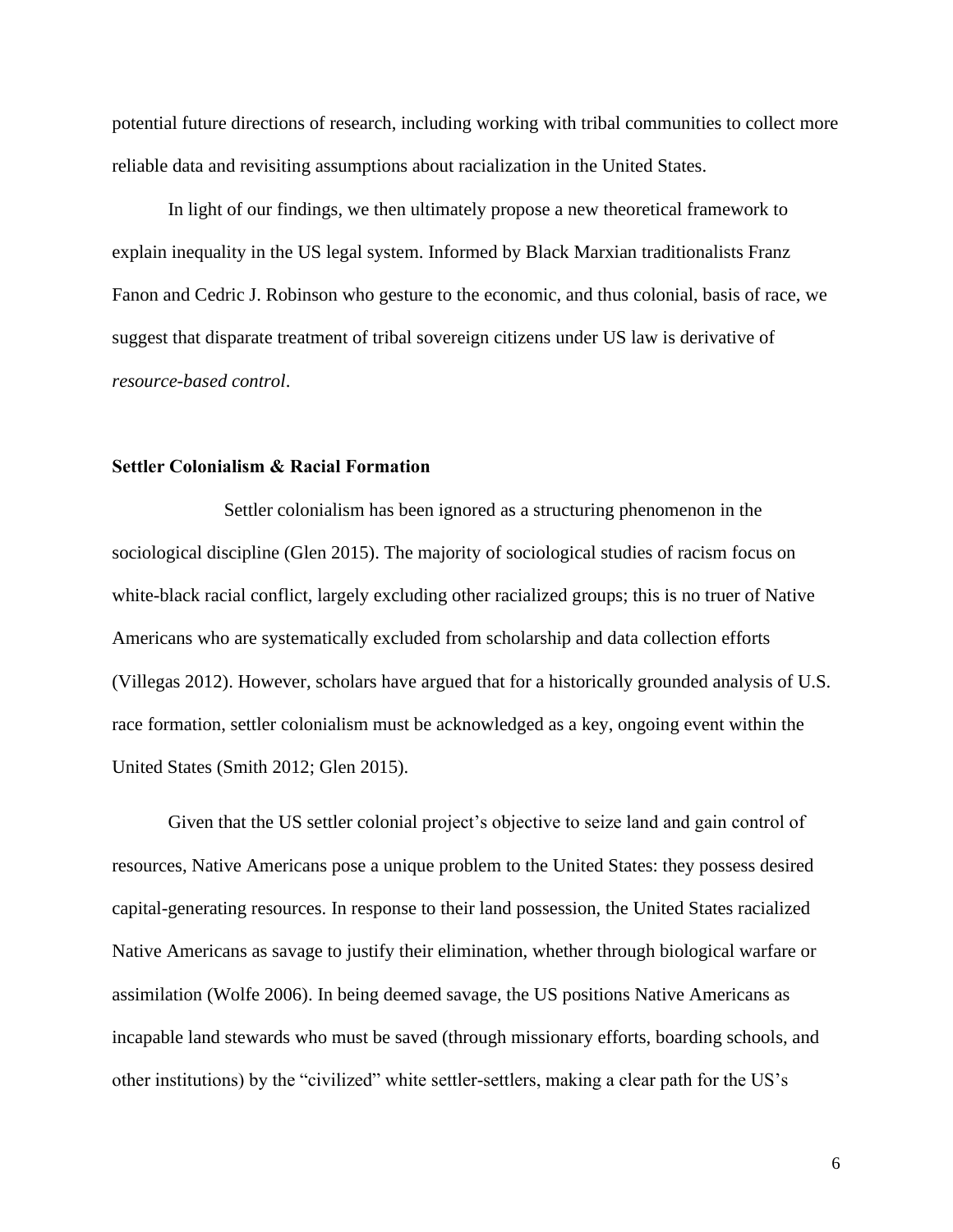unfettered access to tribal nations' territories. By racializing Native Americans as savage and justifying their land dispossession, the United States government ensured their disappearance and genocide. In this way, the "primary motive for elimination", and, in tandem, their racialization, "is not race ... but access to territory" (Wolfe 2006: 388).

Our theory of resource-based control frames settler colonialism as one of the many imperial projects of the US which has played a role in race formation within the United States. It agrees with Andrea Smith's (2012) contention that there are varying logics of white supremacy. However, Smith proposes that the varying logics are " (1) slaveability/anti-black racism, which anchors capitalism; (2) genocide, which anchors colonialism; and (3) orientalism, which anchors war" (Smith 2012: 66). We work from the assumption that the desire of a dominant group to maintain power, or capital within a capitalist society, motivates *all* logics of supremacy. Colonialism, slavery, continued anti-blackness, and war are power-maintaining endeavors, and within a capitalist society such as the United States, are processes born from the US's desire to accumulate resources.

#### **Economic Underpinnings of Racialization**

The origins of race have been subjects of intellectual discussion for decades, particularly among race and ethnicity theorists in sociology (Bonilla-Silva 1997; Omi & Winant 2014; Jung 2019). The underpinnings of our theorization of the functions of US law is necessarily composed of what we believe to be an accurate explanation, at least in part, of persistent racial inequality: resource-based control.

We are far from the first to theorize about the economic underpinnings of racialization. In his *The Wretched of the Earth* (2002), Franz Fanon suggests that the economic exploitation of racialized groups is masked by "the accompanying ideology of racism" (Nursey-Bray 1972: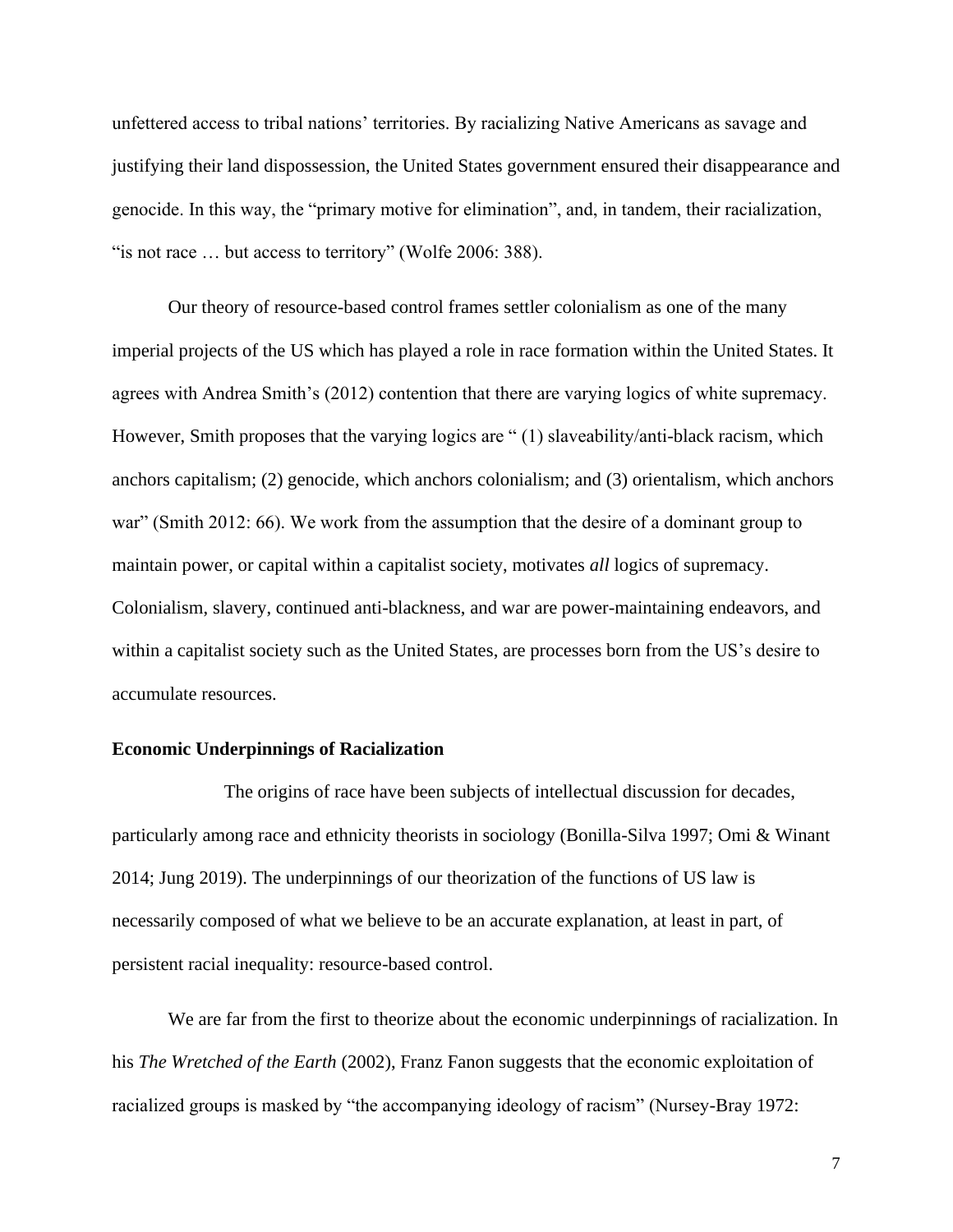154); in his argument, Fanon conveys that while modernly, racism works through racial differentiation and the accompanying ideology of white supremacy, white supremacy is not a full explanation of the origins of racism. For him, racism is an ideological position born from and meant to justify the economic domination of colonized peoples. This perspective is in stark contradiction with other scholarship which relies on more cognitive explanations of racism devoid of economic relations (Omi & Winant 2014).

Fanon was not alone in his thinking; in his *Black Marxism,* Cedric J. Robinson (2005) underscored the economic relationships inherent in race relations, a phenomena he named racial capitalism. Robinson argues that the rise of capitalism extended the ethical faults of feudalism, a system which relied in part on ethnic differentiation for the political and economic gains of a land-having class. For Robinson, failure to acknowledge the origins of racism is an indication which reflects "how resistant the idea [racism] is to examination" (Robinson 2005: 72). This study aims to push through this resistance and lay bare, once again, the nature of the origins of race. Specifically, we intend to revive intellectual discussion around the economic, and more broadly resource-based, motivations behind the inequality from which racialized groups suffer.

Building our theoretical framework from the tradition of Fanon and Robinson is not to deny the seemingly autonomous functioning of racism, or to imply that racism is solely a coincidence of the US's imperial and economic desires. Instead, we aim to emphasize that racism is an intentional artifact of the economic motivations behind the makings of race. In doing so, we propose that in considering the stratifying mechanisms of race, attention must be paid to resource-accumulation, despite recent suggestions that resource-accumulation is no longer the primary goal of racialization (Hernandez-Lopez 2010).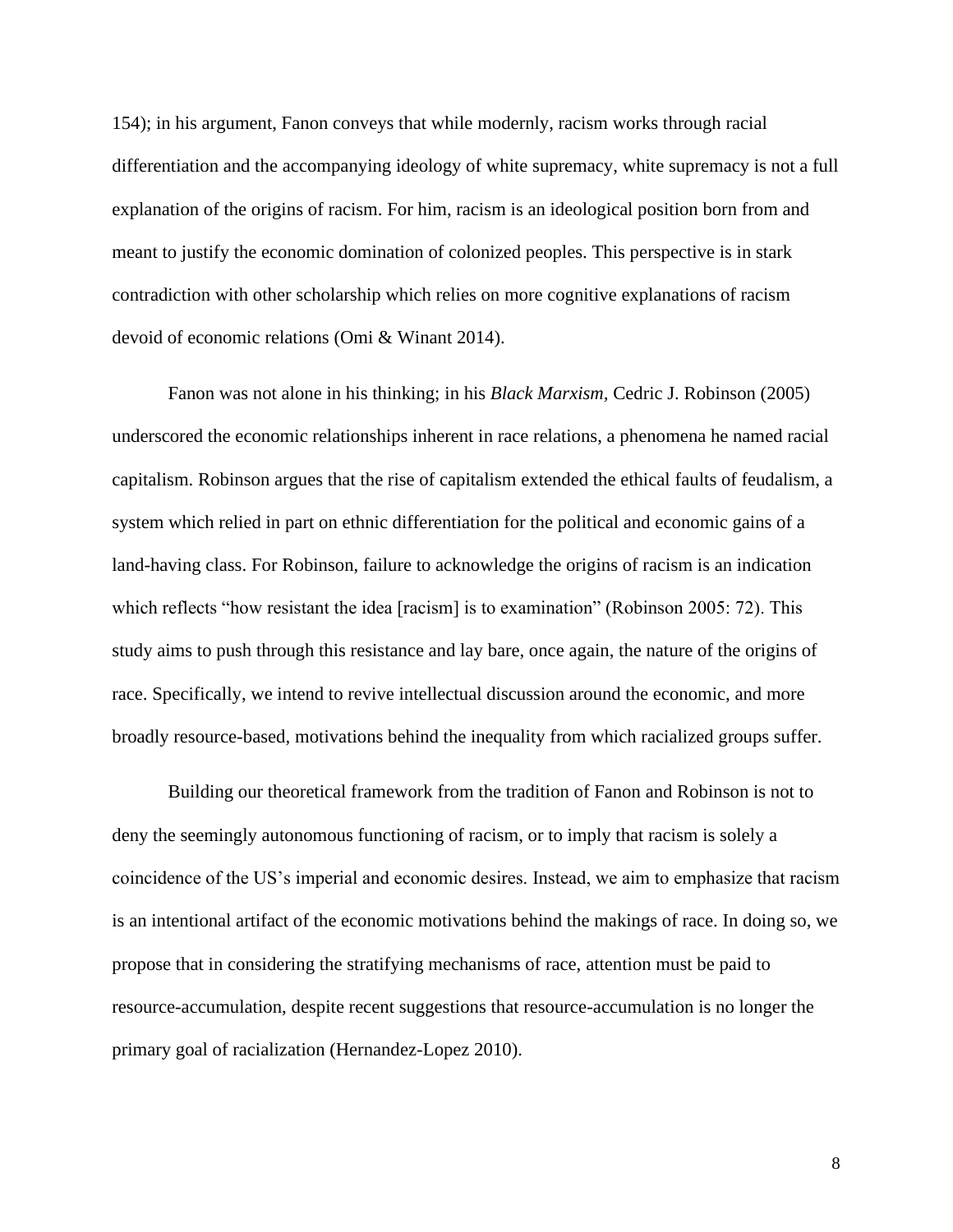We build on Fanon and Robinson's work by proposing that settler colonialism and the historical and contemporary treatment of Native Americans by the US settler-nation bolsters our theoretical understanding of the origins and functions of race. Additionally, centering settlercolonialism as an analytical lens makes clear the economic origins of race as "settler colonialism is a land-acquiring and thus resource acculumiating project" (Wolfe 2006). The inclusion of settler colonialism into theoretical understandings of race reveals that racism may be less autonomous from its origins than often thought. Evidence which demonstrates the economic motivations behind inequality is revealing of the *ongoing* relationship between the US's economically- based imperial desire*s* and modern-day racism.

#### **Racialization and the Law**

Racialization of Native Americans is maintained through multiple processes of law, but we distinguish two types here 1) disproportionately harsh application of US law 2) creation of new law especially targeting Native Americans. We argue that racialization undergirds these processes, with support from other scholars and the history of lawmaking in the United States. Franklin (2013) argues that Native Americans might be seen as less similar to mainstream (i.e. white) society than even Hispanic or African Americans persons due to stereotypes about criminal behavior (Leiber, Johnson, Fox, & Lacks 2007, Muñoz & McMorris, 2002; Zatz, Lujan, & Snyder-Joy, 1991), stereotypes about being uncivilized, suspicious or lazy (Mieder 1993, Rouse & Hanson 1991, Trimble 1998), and a perception that Native Americans function as wards of the United States government rather than as an independent nation (Leiber 1994). Green (1991) more directly attributes the generation of these stereotypes to the process of colonization that has effectively forced Native Americans to the economic and political edges of society (Nielsen 1996). Wilmot and DeLone (2010) argues that the current reliance on conflict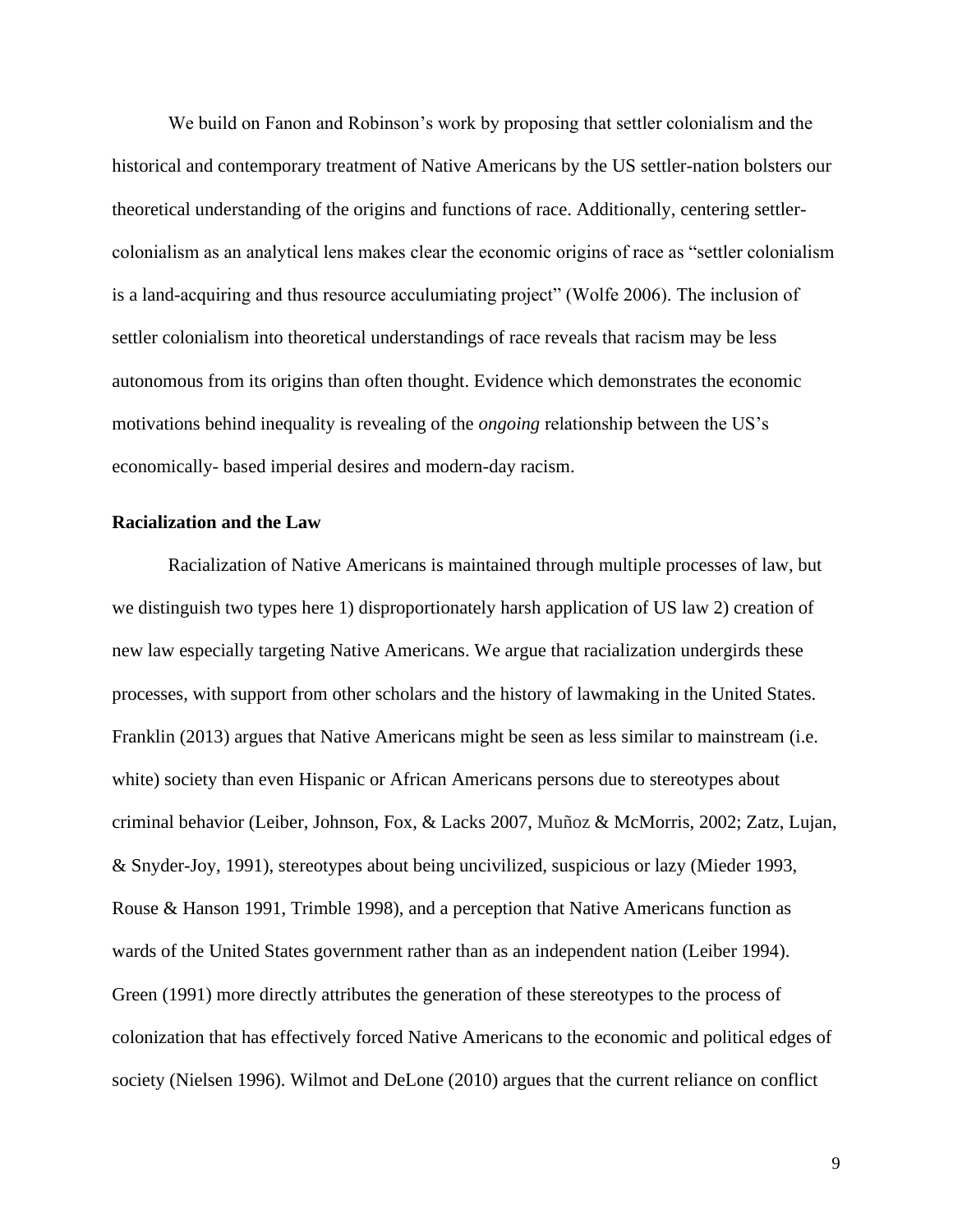theory as an explanation for these processes belies the unique position of Native American culture and history in US society.

#### *Unequal Application of US Law*

A fertile ground for understanding the unequal application of US laws on Native Americans is criminal sentencing. Criminal sentencing is useful category for this consideration because the United States has taken jurisdiction over a majority of criminal law involving Native Americans through the Major Crimes Act, Public Law 280, and more recently the Tribal Law and Order Act, and Violence Against Women Act. This means that many criminal sentences of crimes involving Native people are under US authority and subject to US law.

Despite this, there is a dearth of studies on sentencing outcomes for Native American offenders, some finding disparity and some not. Many of the early studies in the area have also been criticized as using weak data and methods (Zats 1987). Taken together, the studies that do exist seem to suggest that discrimination towards Native Americans is contextual rather than systematic (Bachman, Alvarez and Perkins 1996; Wilmot and DeLone 2010). That is, patterns of discrimination vary by regional, geographic context, and crime category. Consistent with this understanding are groups of studies that find disparity in sentencing for some types of offenses (Swift and Bickel 1974; Alvarez and Bachman 1996, Bachman et al. 1996; Everett and Wojtkiewicz 2002; Wilmot and DeLone 2010; Franklin 2013), but not others (Swift and Bickel 1974; Feimer et al. 1990; Hutton et al. 1989; Pommersheim and Weise 1989; Wilmot and DeLone 2010; Franklin 2013).

Recent work by Wilmot and DeLone (2010) synthesizes this seemingly disparate universe of findings using a more complex set of integrated hypotheses taken from the unique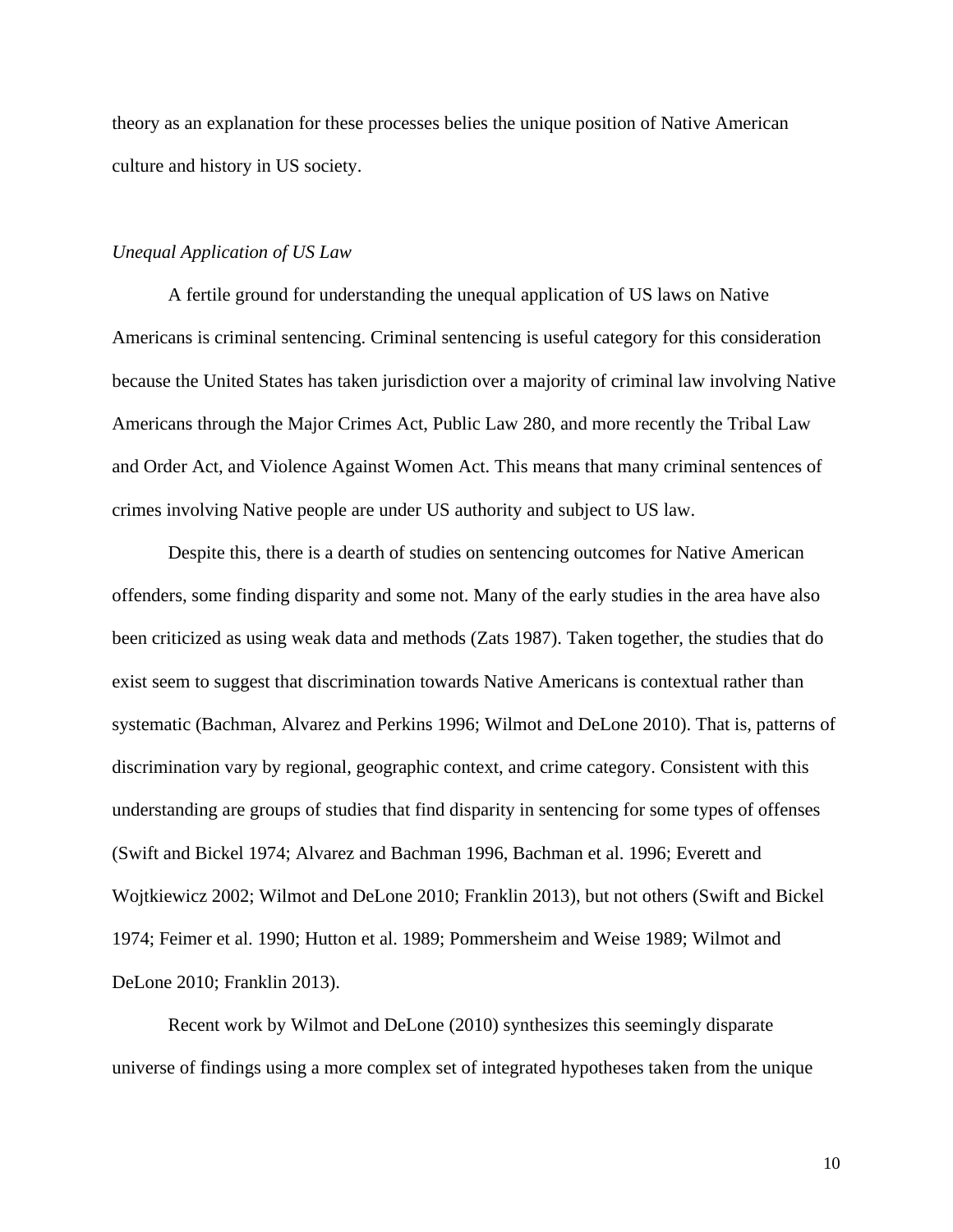position of Native Americans in US society and finds confirmation for theories of contextual discrimination. Franklin (2013) proposes that the perceived separation of Native Americans from white society may in part explain the disparity in sentencing, further lending credence to theories of contextual discrimination and providing a link back to theories about the impacts of colonialism articulated by Green (1991) and Nielsen (1996). Importantly, Wilmot and DeLone specifically,

"[C]all for the creation of a Native American race-specific theoretical tradition to explain criminal justice decision making. Thus, making the unique aspects of the Native American historical and cultural experience in America central to the formation of research hypotheses will better able researchers to capture the subtle nature of contextual discrimination in the complex nature of bureaucratic, legal culture, and judicial factors impacting criminal sentencing" (2013:174).

We undertake this project here, specifically generating a larger theory of the consequences of US law, albeit not narrowed specifically to criminal justice decision-making, on Native Americans for the purpose of their dispossession and disempowerment.

# *Generation of New Law Imposed Upon Native Americans*

United States law has treated Native Americans and Native American land inconsistently over its history, sometimes stating policy goals of genocide, sometimes self-determination, sometimes trying to eliminate tribal governments (Deer 2018). This leaves a complex string of contradictory laws that ultimately function to remove many functions of justice from Native American control (i.e. a weakening of tribal sovereignty) and place legal authority in the US courts.

Undergirding all law governing Native Americans and Native American land is the concept of sovereign status or inherent sovereignty. Hannum (1998) usefully defines sovereignty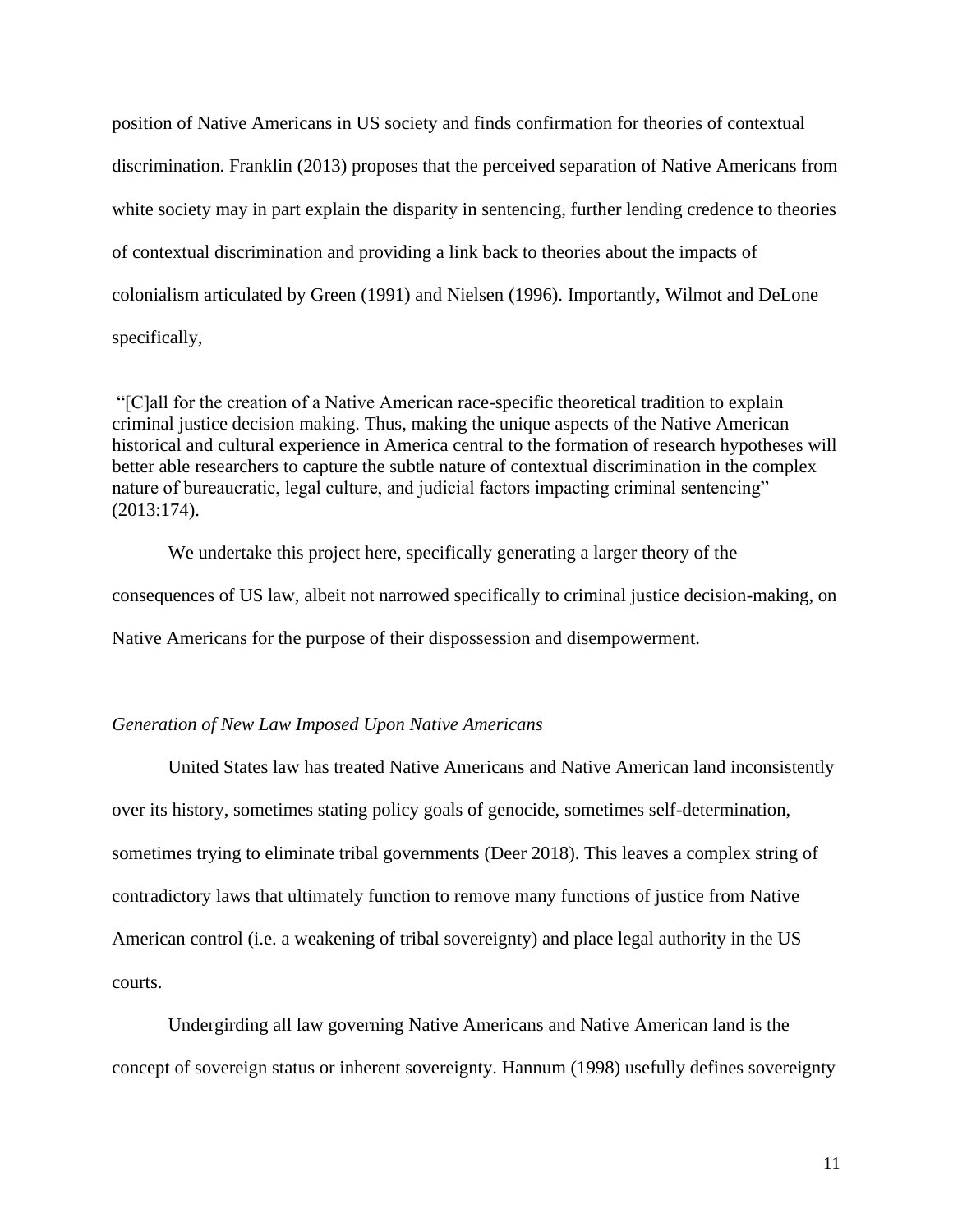in this context as constitutional or legal independence. Hannum emphasizes that while states exercising such sovereignty might delegate powers to other entities, a sovereign power is by definition under no legal authority beyond international law (1998:487). Lujan (1998) describes this sovereignty as meaningfully distinguishing Native Americans from any other racial group in the United States. Further, despite the governmental boundaries that sovereignty implies, the United States has frequently enacted legislation that functions to remove authority and control from Native American tribes (McSloy 1992).

## *US Right to Native Legal Control*

Both of the previously described legal processes of continued racialization of Native Americans are themselves undergirded with the same class of assumptions that maintain those processes. First, it presumes that the United States government has the right to regulate tribal sovereign nations, Native land, and the land titles held by sovereign tribal nations. Second, it presumes that the United States is going to follow laws it creates to regulate Native lands without revision of the law itself. Third, it ignores the dehumanization of Native Americans in the legal consciousness of the United States as a significant factor in legal decision-making. In order to exemplify how these presumptions have replicated to become increasingly insidious, we go backwards in history to the original legal case in regulating the land rights of Native Americans: *Johnson v. M'Intosh*, 21 U.S. 543 (1823).

*Johnson v. M'Intosh* is the first of the famed cases known as the Marshall Trilogy, three case opinions primarily authored by Chief Justice John Marshall that established the structure for Native American tribal sovereignty that remains in place today (Fletcher 2014). Joined later by *Cherokee Nation v. Georgia*, 30 U.S. 1 (1831) and *Worcester v. Georgia*, 31 U.S. 515 (1832),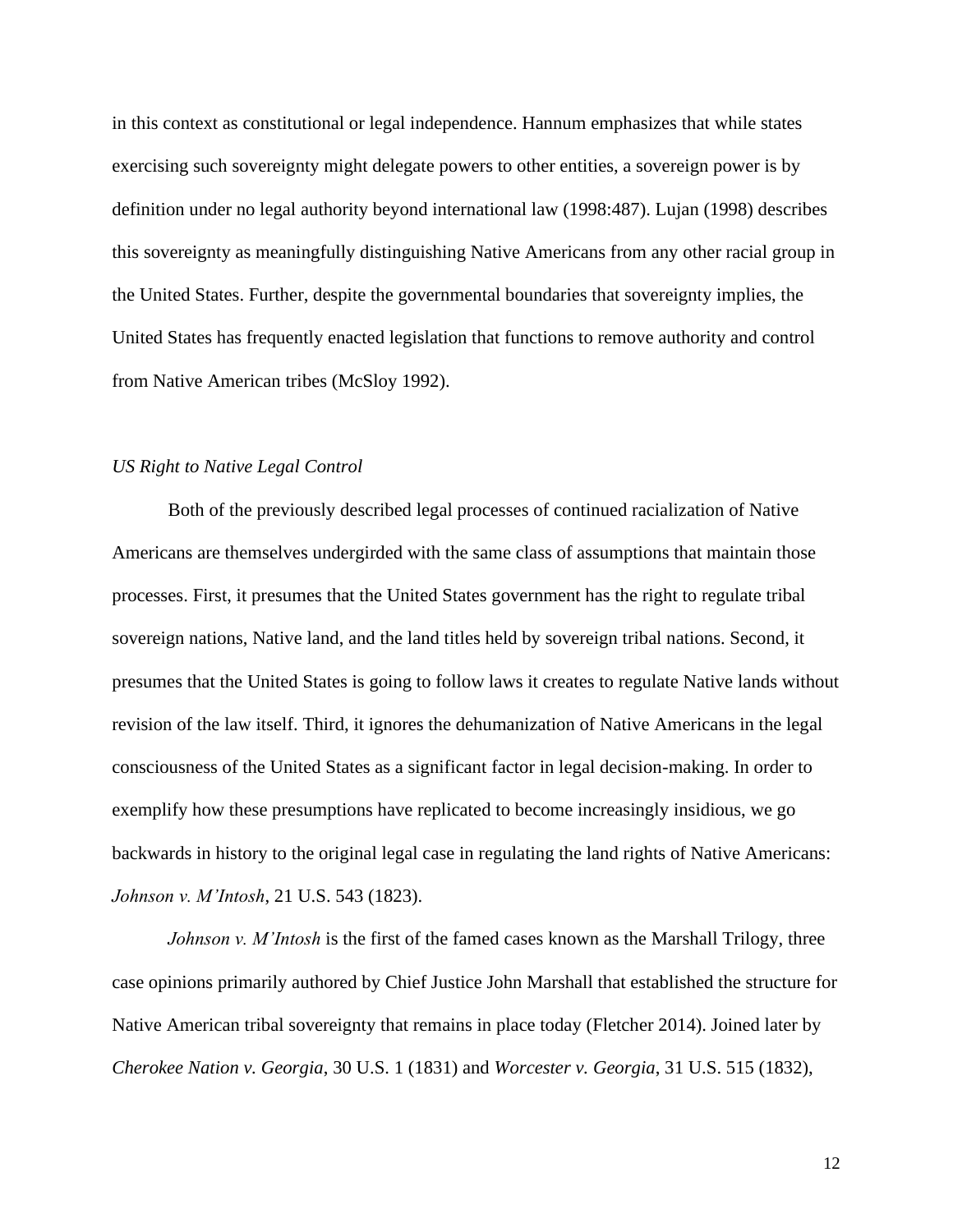Johnson v. M'Intosh established federal supremacy of US law over what was termed 'Indian affairs.' Notably, neither party in this case represented the tribal interest. Rather, the US created law governing the land rights of Native people without their legally recognized presence at all. Both American parties in the case claimed they had valid land title from Indian Nations, but the Supreme court ruled that Native Americans could not sell their property to anyone except the United States government, thereby functionally limiting the ability of Native tribes to control their own land.

In his critique of the outcome of M'Intosh scholar Robert Williams takes aim at the judicial project itself saying of Chief Justice Marshall "[h]is judicial task was merely to fill in the details and rationalize the fictions by which Europeans legitimated the denial of the Indians' rights in their acquisition of the Indians' America" (312:1992). This frames M'Intosh as less of a legal question and more of a legitimation of US governmental authority over Native commerce. When asking whether this framing is justified, we can look to the actual text of decisions in later cases, notably *Cherokee v. Georgia*, 31 U.S. 515 (1832) where Chief Justice Marshall likens the relationship of the Cherokee Nation to the United States to a paternalistic authority saying, "the relationship of the tribes to the United States resembles that of a 'ward to its guardian'".

We also know that the United States has only selectively upheld the laws, in the spirit in which they were made, concerning Native lands and tribal sovereignty. Notably, in *Worcester v. Georgia*, 31 U.S. 515 (1832) the supreme court declared the Cherokee Nation was a sovereign power. In spite of this, U.S. President Andrew Jackson brutally campaigned to not uphold the law and proceeded to annihilate sovereign land rights under the Indian Removal Act leading to thousands upon thousands of deaths on the Trail of Tears (Cave 2003).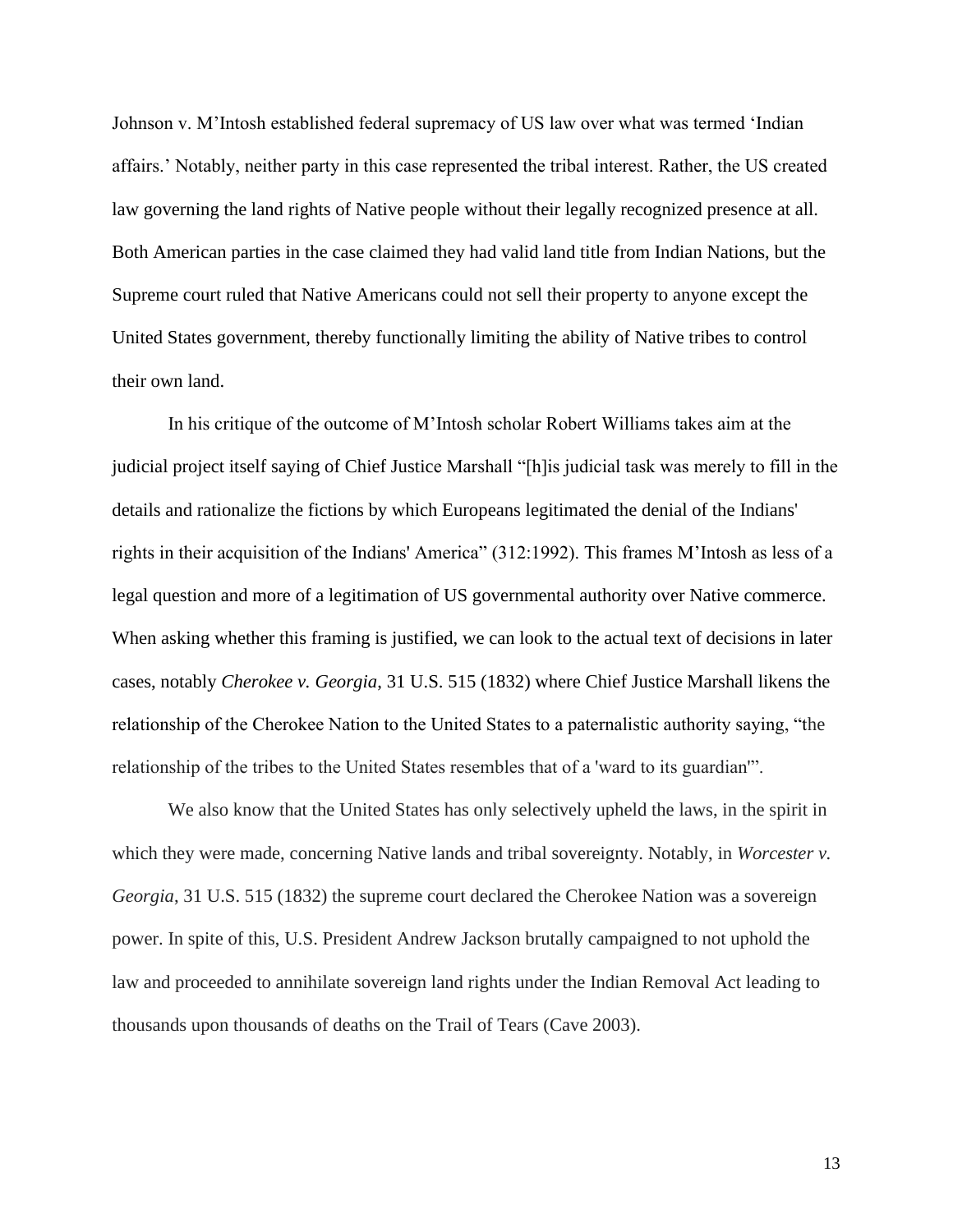Finally, law divorced from context is law misunderstood. In the case of law involving Native peoples, it would be unconscionable to ignore the dehumanization of Native tribes and Native people as part of legal decision-making. In *Cherokee v. Georgia*, Justice William Johnson justifies his decision writing "…rules of nations" would regard "Indian tribes" as "nothing more than wandering hordes, held together only by ties of blood and habit, and having neither rules nor government beyond what is required in a savage state." This description and degradation of Native tribes clearly articulates that bias against Native persons was used as evidence for legal decision-making. Considering such legal decisions to be 'good law' in the present day with no interrogation of these motives serves to perpetuate past harms against Native peoples while enshrining new harms into law using these cases as precedent.

If despite all of this, we still want to know about the substance of *Johnson v. M'Intosh*  taken on its own, what we are left with is a single buyer market where Native tribes may only sell land to the dominant colonial power and only the colonial power can buy from Native tribes. But history tells us this relationship was even more unequal than 1-1 buyer/seller market implies and from the text of the legal decision alone. The United States had non-monetary tools at its disposal like threats, force, and the spread of settlers (who brought with them disease, the destruction of animal populations, and the destruction of natural resources) to force sales at low prices (Kades 2000). Therefore, we see in *Johnson v. M'Intosh* a foreshadowing of the centuries of resource-based control that would be enacted and maintained by the US government. Consequently, we analyze the law directly - not in its substance but in the wielding of law itself as a form of US interference with tribal sovereignty and conversely as a form of tribal disruption. **Hypotheses**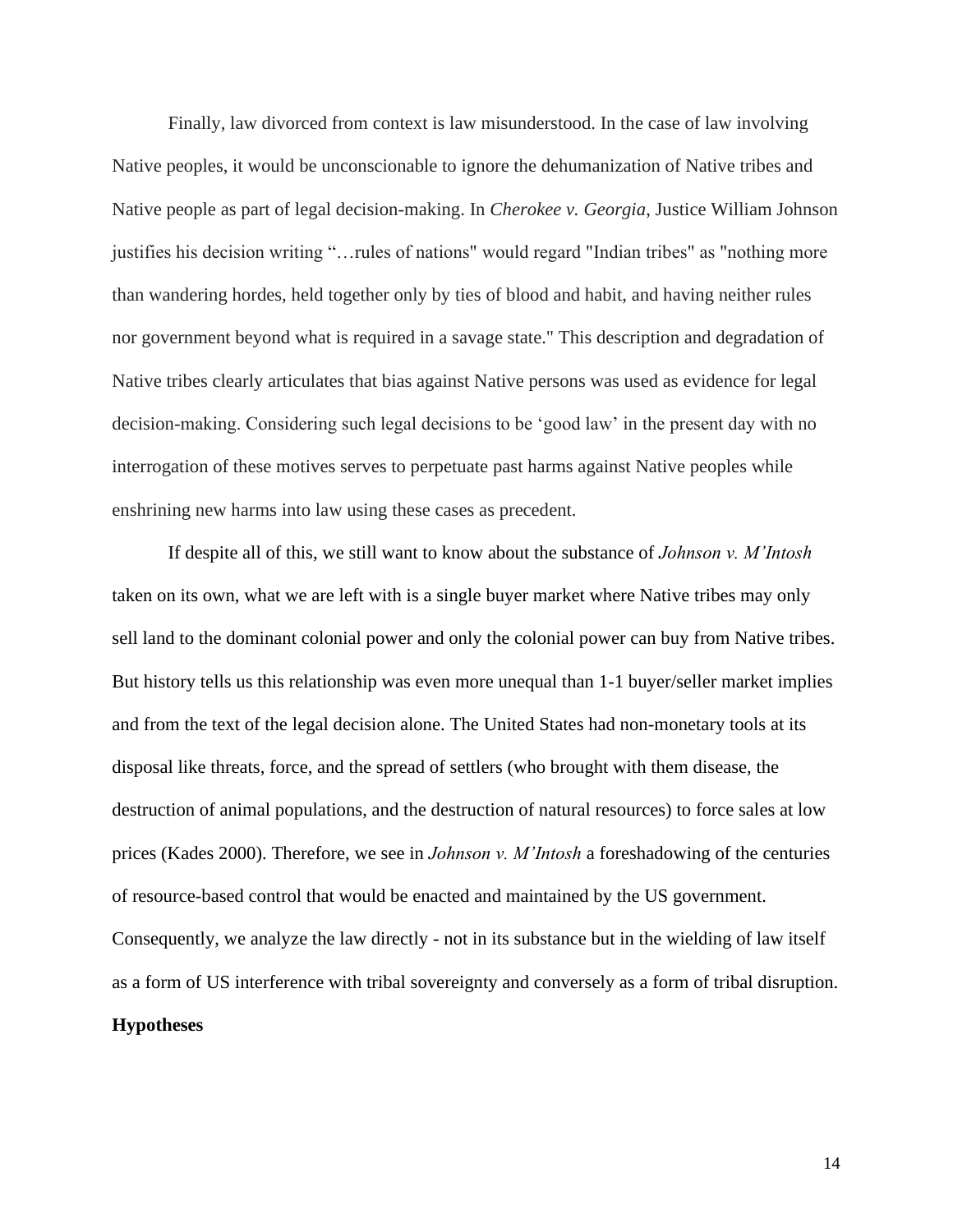In keeping with our theory of resource-based control, we predict that there will be an enduring relationship between land holdings and US law. That is, we predict that sovereign power measured as the holding of land and population resources will predict US Legal Interference with tribal sovereignty. However, we also predict that these concentrations of power will predict Tribal Legal Disruption, as tribes with increased sovereignty are able to mobilize resources to protect and expand sovereign rights. Finally, we hypothesize that other measures of sovereign rights, like home ownership, education, and receipt of food stamps will give us leverage to understand other aspects of the relationship between sovereign tribal power and legal action.

#### **Measuring Tribal Sovereignty and Legal Processes**

In order to measure the effect of tribal sovereignty on legal processes, we develop new measures of both concepts. Our goal in doing so is to provide measures specifically designed to capture the unique contextual elements of tribal sovereignty and tribal sovereign interests.

#### *Measuring Tribal Sovereign Power*

 The primary methodological currency of this work is to advance a new measure of tribal sovereign power that we believe more accurately considers tribal sovereign nations as distinct, historically contextualized, and autonomous sovereign actors. We then use this new measure of tribal sovereign power to analyze both broad patterns of US legal interference and use of US law by Native tribes.

 We generate our measure of tribal sovereignty using data from the US Census and data about Public Law 280 (PL280) status. First, we retrieved geospatial information about tribal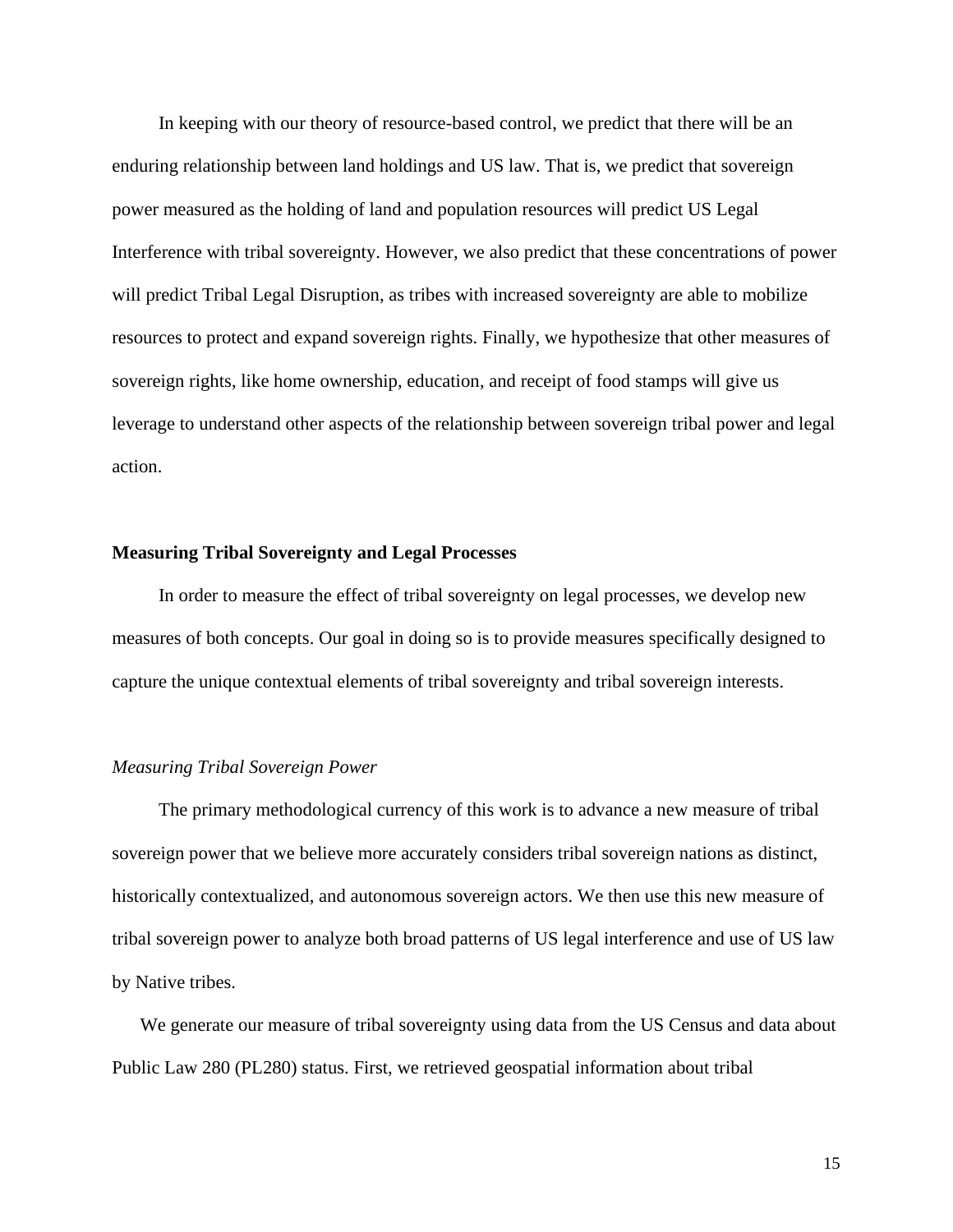reservation lands using TigerLine Shapefiles of tribal reservations. We then used county and state Federal Information Processing System (FIPS) codes to crosswalk native land locations with US Census data, to collect data on reservations themselves and on adjacent counties. We collected census data broadly on land and population statistics including: the land area of reservations, the average land area of adjacent counties, population (on reservations), income ratios between Native Americans and white people in adjacent counties, the average percent of residents with less than a highschool diploma in adjacent counties, the percentage of Native Americans who receive food stamps, the number of Native American children enrolled in schools in adjacent counties, the rate of home ownership by Native Americans on reservations, the average rate of home ownership by Native Americans in adjacent counties. We also included an indicator as to whether a given tribe resided in a PL280 state (i.e. within Alaska, California, Minnesota, Nebraska, Oregon or Wisconsin). These data taken in sum, are what we use to measure resources, power, and elements of tribal sovereignty.

#### *Measuring US Legal Interference and Tribal Legal Disruption*

 We also create parsimonious measures of legal interference and disruption by identifying the universe of supreme court decisions about Native American issues and quantifying how often different tribes and the US government initiate high-level legal cases. We are inclusive of all types of legal issues in the creation of this database, arguing that many areas of law are intrinsically connected to the project of sovereignty as we have defined it in the theoretical orientation of this manuscript. We develop this database beginning with all cases categorized under the issue header of "Native American" by Oyez, the free law project born of Cornell University's Legal Information Institute (Oyez 2021). Oyez provides detailed information on Supreme Court Decisions made since October of 1955. In order to ensure important Native Law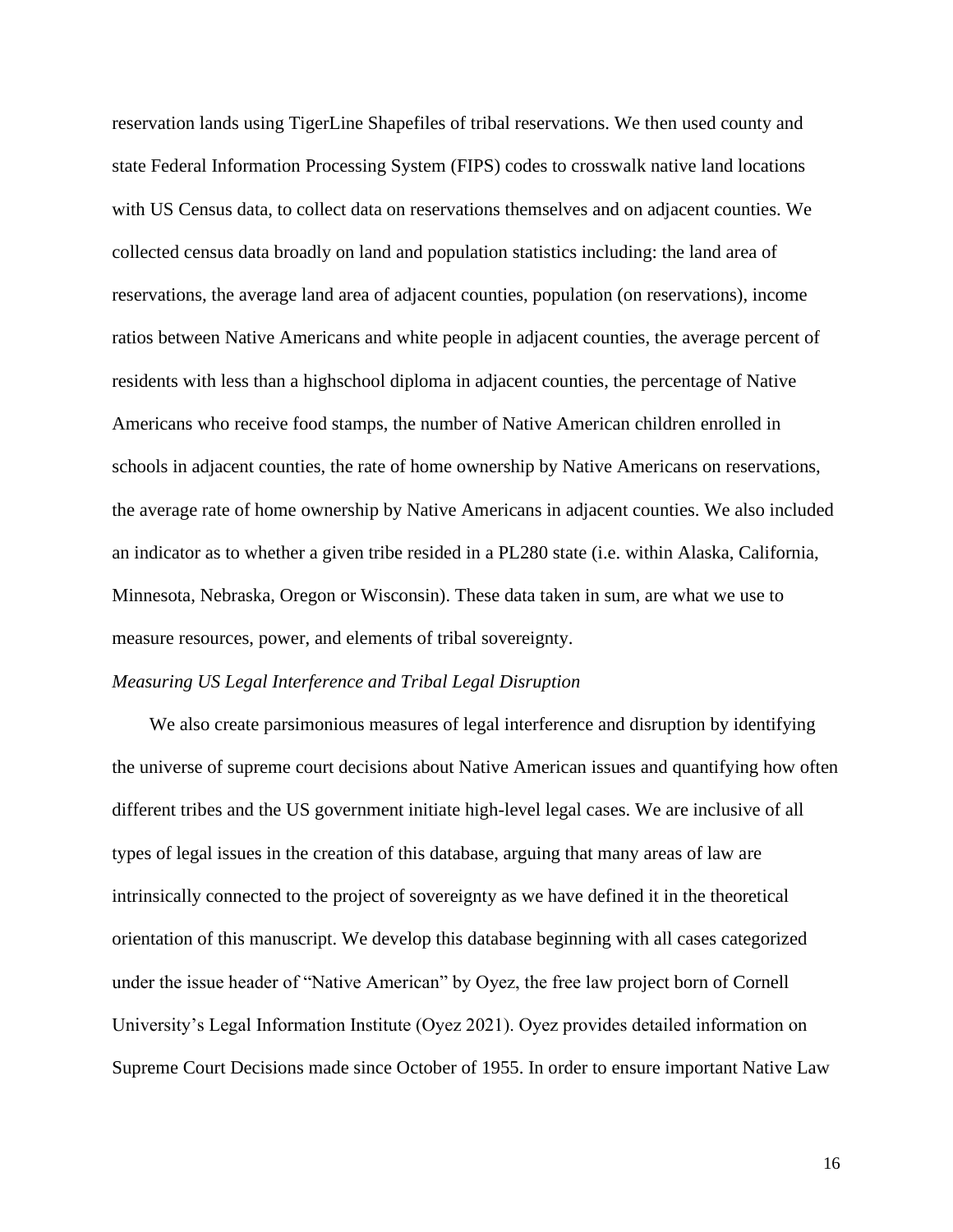cases before 1955 are included in the analysis, which we believe is important due to the cumulative nature of US law, we also supplement the Oyez data with the US Department of Justice's list of "Significant Indian Cases" (DOJ 2015) and with the "List of all United States Supreme Court Cases Involving Indian Tribes" maintained by Wikipedia (Wikipedia 2021).<sup>1</sup> This gave us a universe of 216 supreme court cases ranging from 1810 to 2021.

We propose that there is something conceptually different about the use of law by each respective party. That is, that the colonizing nation creating laws about Native Americans is substantively different than tribal nations bringing legal cases against the colonizing nation in a potentially hostile court. Therefore we create two measures. The first, called "US Legal Interference," quantifies how often the US government takes tribal authorities to court or how often the US governmental-power interest acts as the petitioner. The second, which we term "Tribal Legal Disruption," quantifies how often tribal authorities/interests have taken the US government to court or how often the tribal sovereign interest is aligned with the petitioner .

 We then closely examined each case to determine 1) what the Native American interest was (since Native American individuals are not always claimants or respondents in these cases, despite the focal issue being a Native American issue)<sup>2</sup>, 2) the topic of the case, 3) which tribe was involved in the case, and 4) whether the tribe was the claimant or respondent in the case. We then developed two measures of the use of law - reshaping the data such that we are

<sup>&</sup>lt;sup>1</sup> Note that all cases in the Wikipedia list were accompanied by a complete citation the the United States Reports, making it straightforward to verify they were accurate. This open source list also has the advantage of being updated much more frequently, ensuring coverage at both ends of the temporal distribution.

<sup>&</sup>lt;sup>2</sup> This is particularly common in cases in the 1800s and early 1900s where the Supreme Court was principally preoccupied with making laws about land titles. Often the legal actors in these cases were all white Americans, who were disputing the validity of titles purchased directly from Native Americans (rather than the US government as decided in Johnson v. M'Intosh). In cases like these, we coded based on which party position best represented the tribal sovereign interest. We provide more detail on how decisions were made in Appendix A.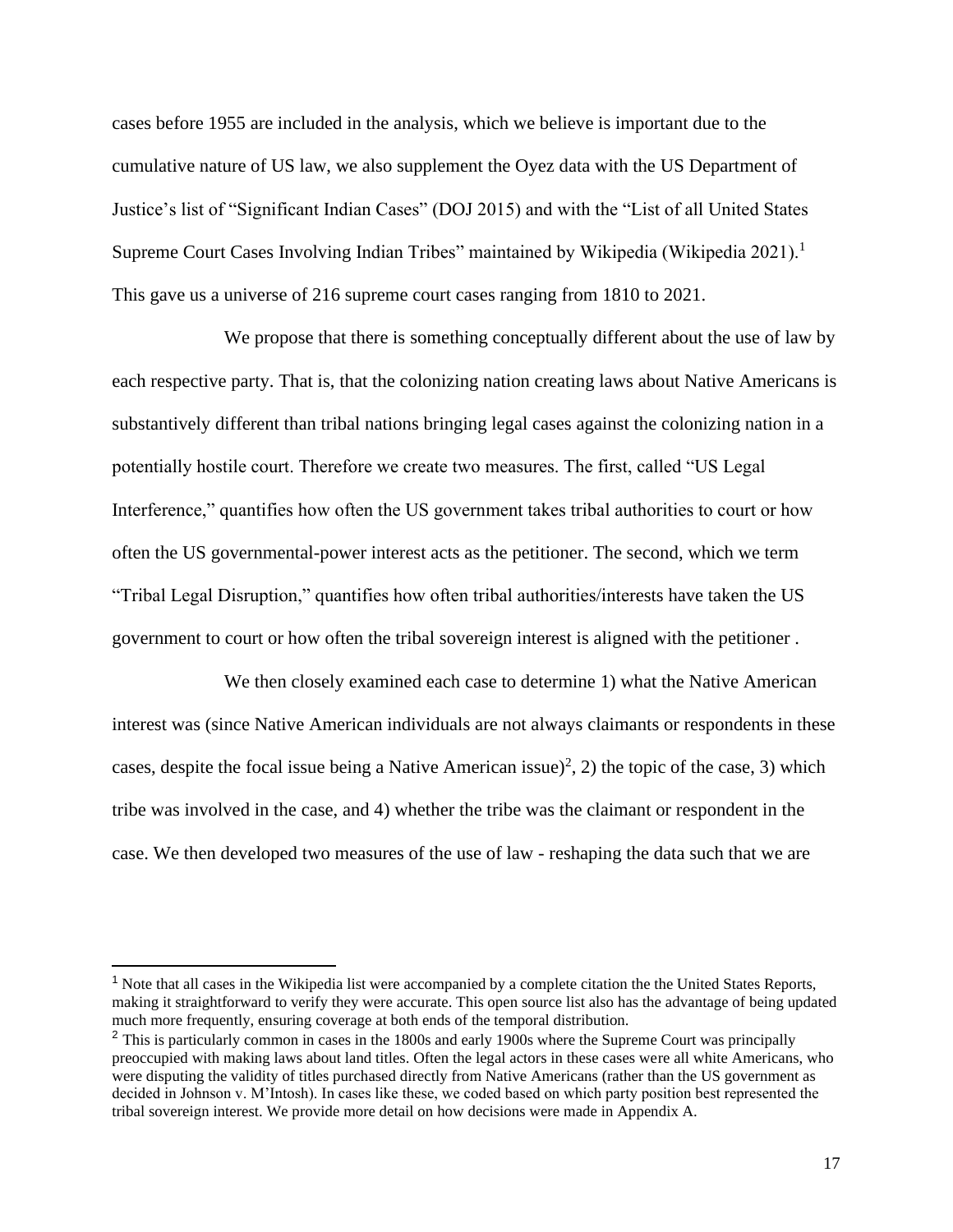able to discern the number of cases per tribal collective. This required coding out cases where multiple tribes were joined as parties to a given case.

Figure 1 below plots the included cases over time, demonstrating that a majority of included decisions occur between 1970 and the early 2000s. This is perhaps an indication of increased use of law on behalf of both the US government and Native tribes, foreshadowing the usefulness of our legal interference and disruption measures. There are, however, a substantial number of cases in the 1800s also included in the data. These cases tended to be disproportionately about land rights and title holdings, making them especially relevant for this analysis.





Supreme Court Cases 1810 - 2021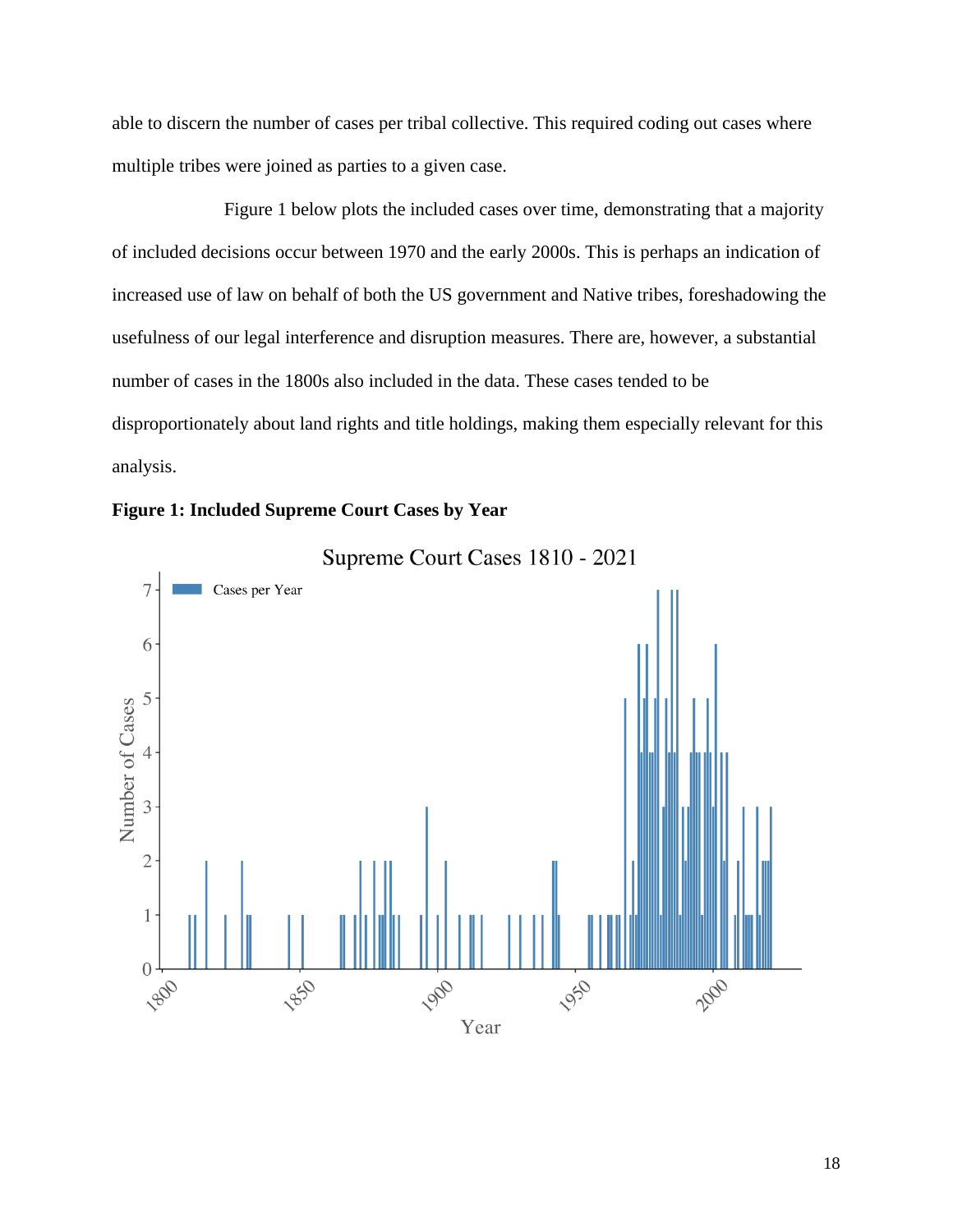The US government and Native American tribes acted as the petitioner in relatively equal measure. The US governmental interest was or was aligned with the petitioner in ~52% of cases, while the tribal sovereign interest was aligned with the petitioner  $\sim$ 48% of the time. There was significant dispersion in the data, that is, some tribes were in court much more often than others.

 The tribes with the highest scores in the US Legal Interference measure were (in order) the Cherokee, Choctaw, Navajo, Apache, Sioux, Colville, Puyallup, and Menominee. This group of 8 tribes comprised ~31% of the cases in the legal interference measure. The tribes with the highest scores in the Tribal Legal Disruption measure were similar, but not identical. Approximately 42% of cases in which the sovereign interest aligned with the petitioner were generated by a group of 9 tribes: the Navjo, Sioux, Cherokee, Apache, Chippewa, Yakama, Crow, Shoshone, and Creek. We opted to record zeros in this analysis, so as not to systematically ignore tribes who have not participated in Supreme Court Cases from our analysis.

#### *Data Combination and Aggregation*

 A key element of this research was combining the tribal sovereignty variables with the legal interference and disruption measures. We did this by carefully aggregating reservation lands by tribal collective, often doing additional research to make sure we were not inappropriately collapsing tribal groups that have similar names but are not actually the same tribe or bands of the same tribe which have their own reservations and constitutions. This process was particularly difficult because we used over 200 years of Supreme Court laws, a time period that saw the formal combination and extermination of some tribal groups, leaving holes in the availability of contemporary data. In Appendix B we provide documentation of how we decided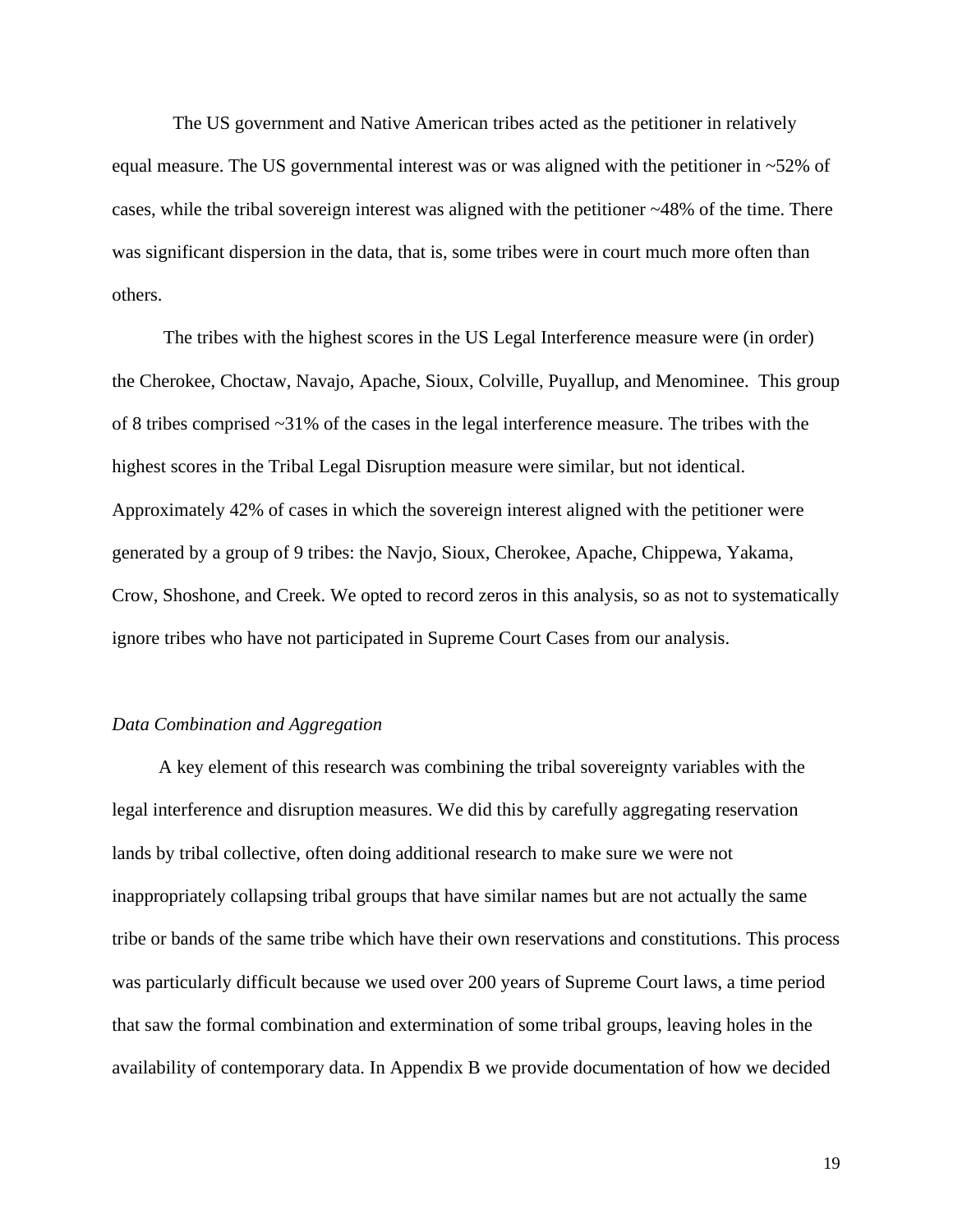to ameliorate these issues on a case by case basis to maximize the population of usable and comparable data. We then transformed each Supreme Court case into a count of cases per tribe, separated across the US Legal Interference and Tribal Legal Disruption measures.

# **Results**

In order to measure the relationship between the measures of tribal sovereign power and legal action, we estimate a series of zero-inflated Poisson models. For both legal action measures we estimate 2 models. First, we predict legal action using only variables about land holdings and population size. This allows us to parsimoniously test the role of land and population for a maximum number of tribal groups. We also estimate a second model that uses the other tribal sovereignty variables. What we sacrifice in sample size, we gain in increased measurement nuance from multiple variables that helps contextualize and elucidate the role of the variables in the baseline model.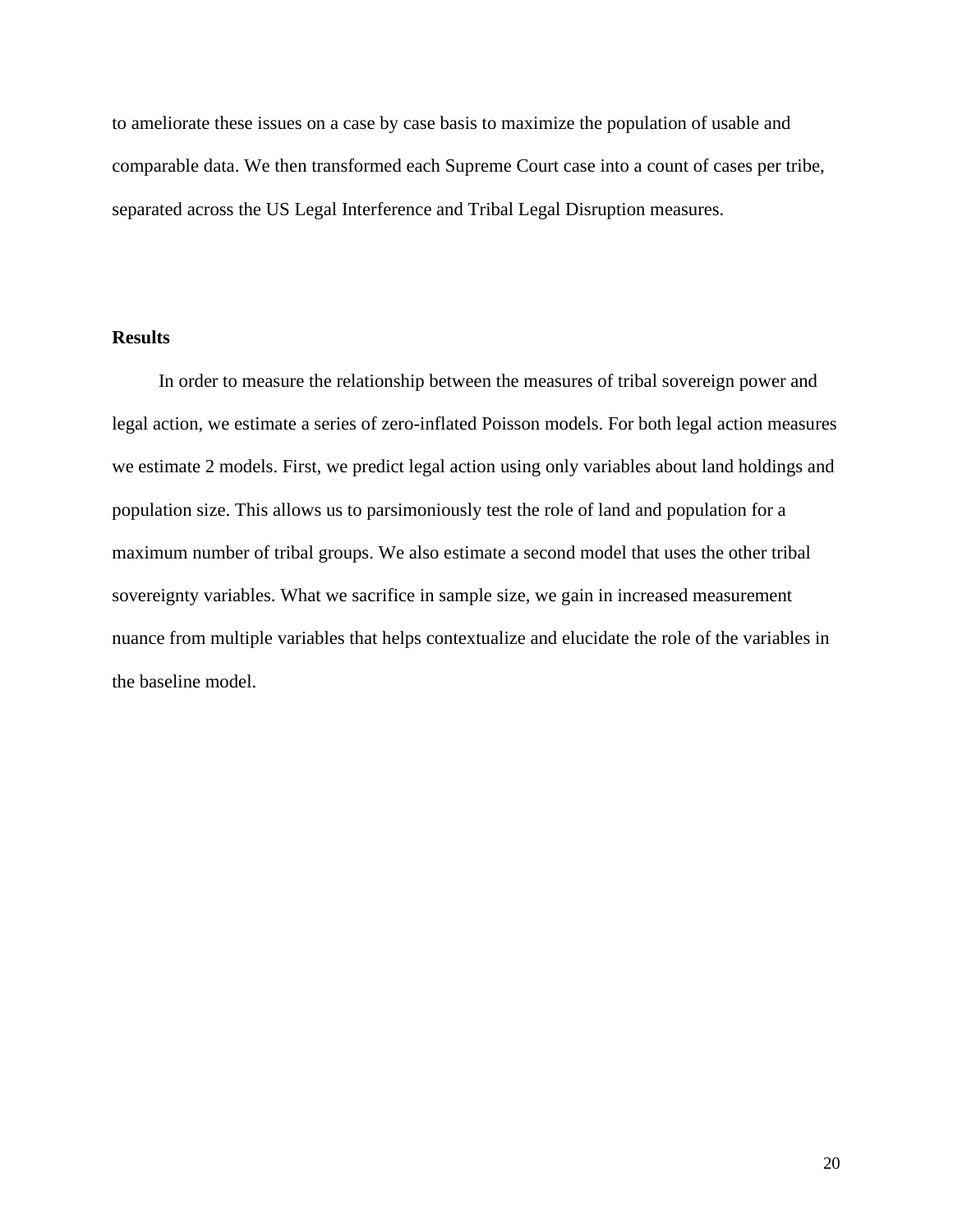|                                                                                               | Dependent variable:<br>US Legal Interference via Supreme Court |                         |
|-----------------------------------------------------------------------------------------------|----------------------------------------------------------------|-------------------------|
|                                                                                               |                                                                |                         |
|                                                                                               | (1)                                                            | (2)                     |
| Land Area of Reservation (10's of Sq.Mi.)                                                     | $0.001^{\ast\ast\ast}$<br>(0.0001)                             | $0.001***$<br>(0.0001)  |
| Average Land Area of Adjacent Counties(10's of Sq.Mi.)                                        | $-0.704***$<br>(0.226)                                         | $-0.689***$<br>(0.234)  |
| Population of Reservation (100's of People)                                                   | $0.0003***$<br>(0.00005)                                       | $0.0003***$<br>(0.0001) |
| Income Ratio (Income of Native Americans on Rez / Average Income Whites in Adjacent Counties) |                                                                | 0.428<br>(0.420)        |
| Average Percent of Residents with Less Than a Highschool Diploma in Adjacent Counties         |                                                                | 0.004<br>(0.023)        |
| Percent of Native Americans who Receive Food Stamps on Reservation                            |                                                                | $-0.015$ *<br>(0.008)   |
| Aveage Percent of Native Americans who Receive Food Stamps in Adjacent Counties               |                                                                | $-0.010$<br>(0.011)     |
| Number of Enrolled Native Children in Schools in Adjacent Counties (In 100's of Children)     |                                                                | $-0.007$<br>(0.013)     |
| Rate of Home Ownership by Native Americans on Reservation                                     |                                                                | 0.010<br>(0.007)        |
| Average Rate of Home Ownership by Native Americans in Adjacent Counties                       |                                                                | $-0.016*$<br>(0.009)    |
| PL280 State Indicator                                                                         |                                                                | $0.542***$<br>(0.241)   |
| Constant                                                                                      | $-0.558$ ***<br>(0.162)                                        | 0.019<br>(0.788)        |
| Observations                                                                                  | 232                                                            | 218                     |
| Log Likelihood                                                                                | $-235.246$                                                     | $-217.837$              |
| Akaike Inf. Crit.                                                                             | 478.492                                                        | 459.675                 |
| Note:                                                                                         | $n \le 0.1$ $\cdot$ ** $n \le 0.05$ $\cdot$ *** $n \le 0.01$   |                         |

# **Table 1: The Impact of Tribal Sovereign Power on US Legal Interference**

 $p<0.1$ ;  $p<0.05$ ;  $p<sup>**</sup>$  $^{\ast}$ p<0.01

Table 1 (above) depicts the relationship between tribal sovereign power on US legal interference. We find that the influence of the three land/income variables remains strong across both models. In both Model 1 and Model 2 we find a strong positive relationship between reservation size and US legal interference  $(p<0.01)$ , that is a tribe having larger land holdings predicts more US legal interference. Specifically, we find that for every 1 unit change in the land area of a reservation (here measured as 10's of square miles) the difference in the logs of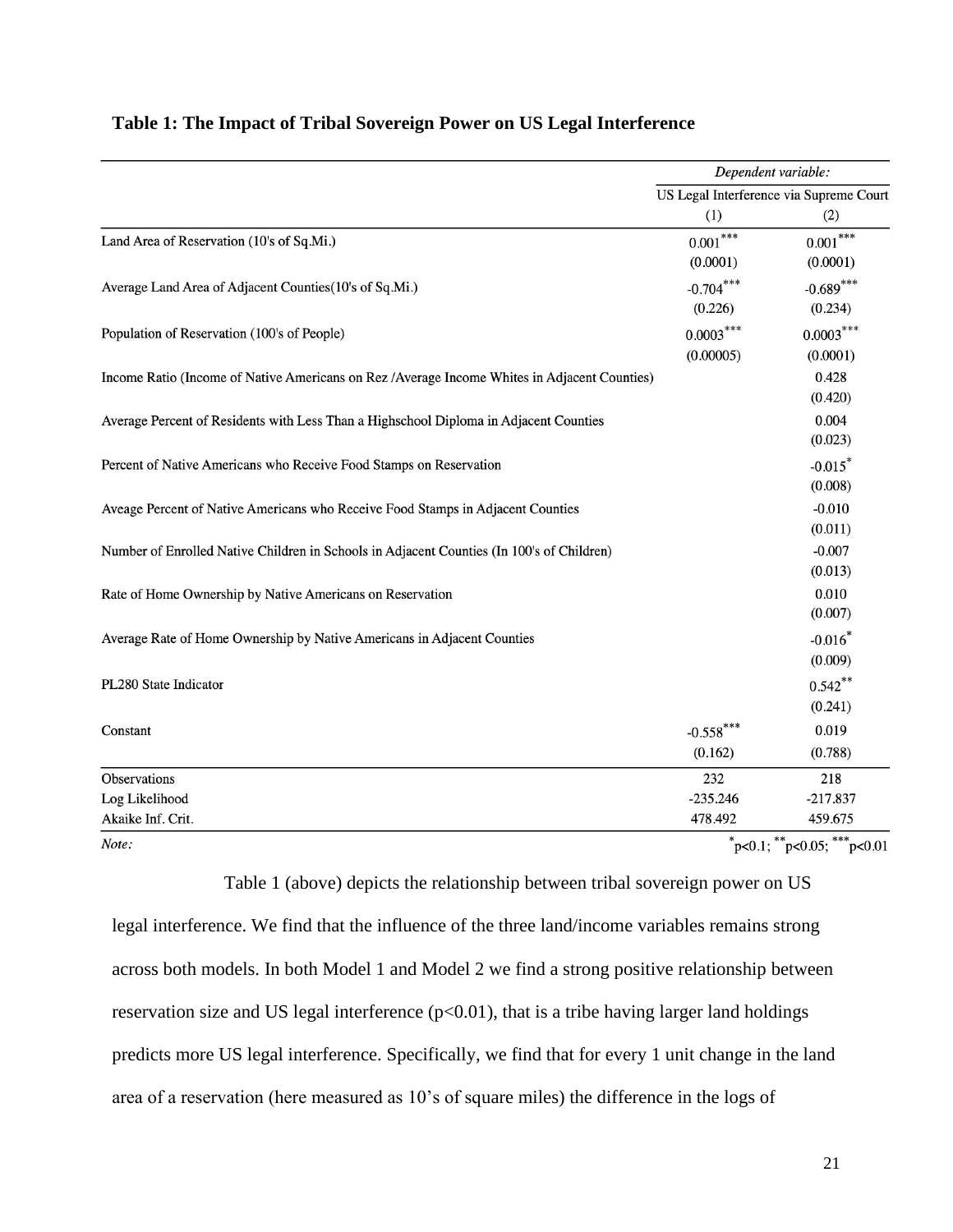expected counts changes by 0.001, given other variables in the model being held constant. Given the small units of measurement in reservation area, we consider this effect substantial. We find a similar, strong, positive relationship between population size and US legal interference  $(p<0.01)$ . We find a strong negative relationship between adjacent county size and legal interference  $(p<0.01)$ , suggesting that tribes that are dwarfed in size by their contiguous US neighbors are interfered with less.

In Model 2 were able to leverage more nuanced tribal sovereignty variables, while seeing no weakening of the primary land/income relationships. We found their to be a significant positive relationship between PL280 designation and US interference  $(p<0.05)$  and negative relationships that approach significance for both the percentage of Native Americans who receive food stamps on a reservation and the average rate of home ownership by Native Americans in adjacent counties (not on reservations). These latter two findings are particularly interesting because they suggest that communities with less poverty/US government benefits on reservations and less assimilation into adjacent non-reservation counties are interfered with more.

We replicate these models in Table 2 (below), this time predicting Tribal Legal Disruption rather than US Legal Interference. Again we find consistently strong relationships between population and land holdings and legal action  $(p<0.01)$ . This suggests that not only does concentrated resource-based power increase US legal interference, but it may also increase the ability of the tribe to litigate to protect or expand sovereign rights in US courts. There are, however, some different patterns in the population-sovereignty variables for the tribal legal disruption measure visible in Model 2.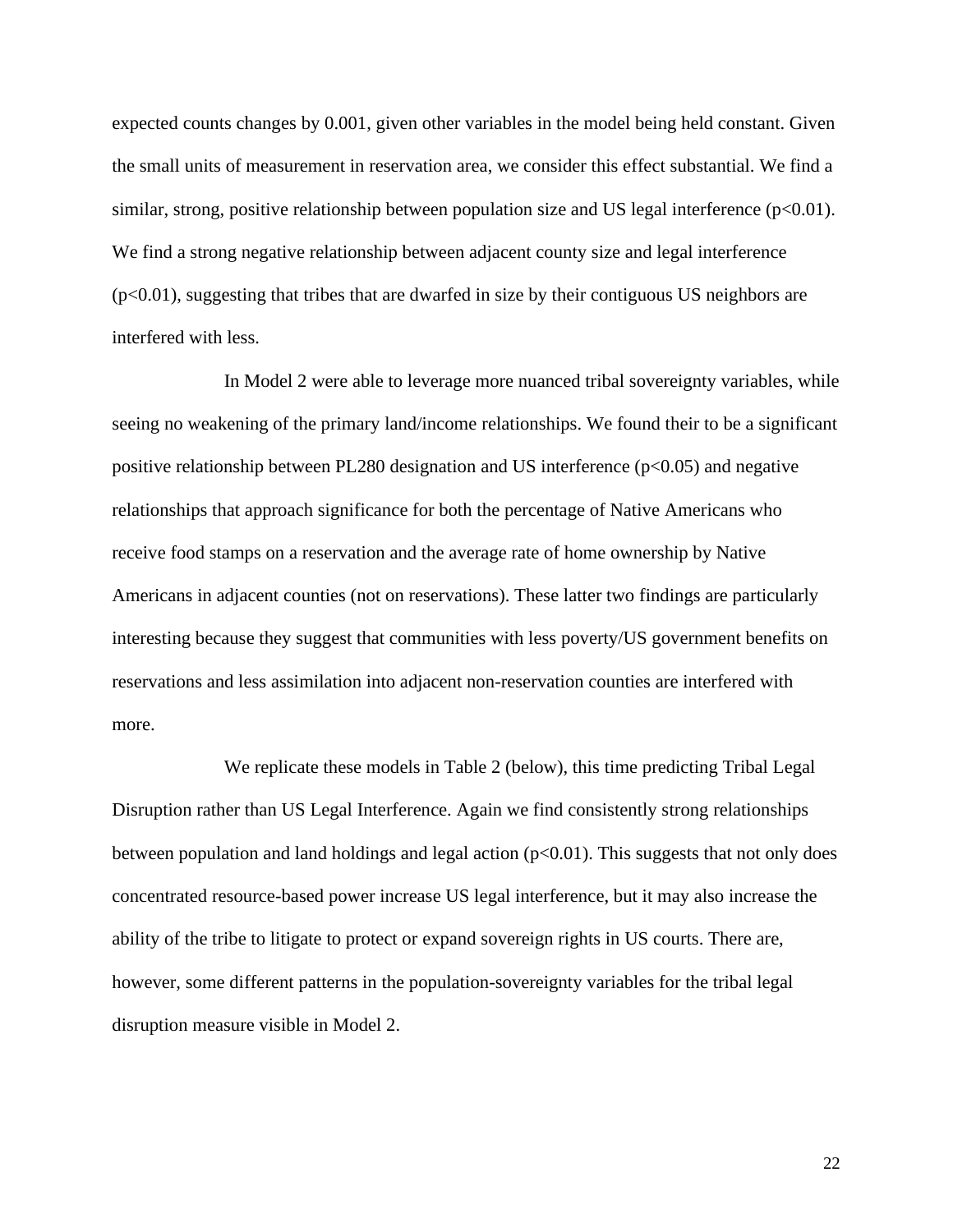|                                                                                                   | Dependent variable:<br>Tribal Disruption via Supreme Court |             |
|---------------------------------------------------------------------------------------------------|------------------------------------------------------------|-------------|
|                                                                                                   |                                                            |             |
|                                                                                                   | (1)                                                        | (2)         |
| Land Area of Reservation (10's of Sq.Mi.)                                                         | $0.001***$                                                 | $0.001***$  |
|                                                                                                   | (0.0001)                                                   | (0.0001)    |
| Land Area of County(10's of Sq.Mi.)                                                               | $-0.373**$                                                 | $-0.517***$ |
|                                                                                                   | (0.169)                                                    | (0.193)     |
| Population of Reservation (100's of People)                                                       | $0.0003***$                                                | $0.0002***$ |
|                                                                                                   | (0.0001)                                                   | (0.0001)    |
| Income Ratio (Native American/White)                                                              |                                                            | $-0.279$    |
|                                                                                                   |                                                            | (0.450)     |
| Average Percent of Residents with Less Than a Highschool Diploma in Adjacent Counties             |                                                            | $0.062***$  |
|                                                                                                   |                                                            | (0.017)     |
| Percent of Native Americans who Receive Food Stamps on Reservation                                |                                                            | $-0.019**$  |
|                                                                                                   |                                                            | (0.008)     |
| Average Percent of Native Americans who Receive Food Stamps in County                             |                                                            | $-0.030***$ |
|                                                                                                   |                                                            | (0.011)     |
| Average Number of Enrolled Native Children in Schools in Adjacent Counties (In 100's of Children) |                                                            | $-0.003$    |
|                                                                                                   |                                                            | (0.014)     |
| Rate of Home Ownership by Native Americans on Reservation                                         |                                                            | $-0.019***$ |
|                                                                                                   |                                                            | (0.006)     |
| Average Rate of Home Ownership by Native Americans in Adjacent Counties                           |                                                            | 0.0002      |
|                                                                                                   |                                                            | (0.010)     |
| PL280 State Indicator                                                                             |                                                            | $0.440*$    |
|                                                                                                   |                                                            | (0.258)     |
| Constant                                                                                          | $-0.697***$                                                | $1.213*$    |
|                                                                                                   | (0.150)                                                    | (0.660)     |
| Observations                                                                                      | 232                                                        | 218         |
| Log Likelihood                                                                                    | $-245.790$                                                 | $-222.842$  |
| Akaike Inf. Crit.                                                                                 | 499.579                                                    | 469.683     |
| Note:                                                                                             | $p<0.1$ ; **p<0.05; ***p<0.01                              |             |

# **Table 2: The Impact of Tribal Sovereign Power on Tribal Legal Disruption**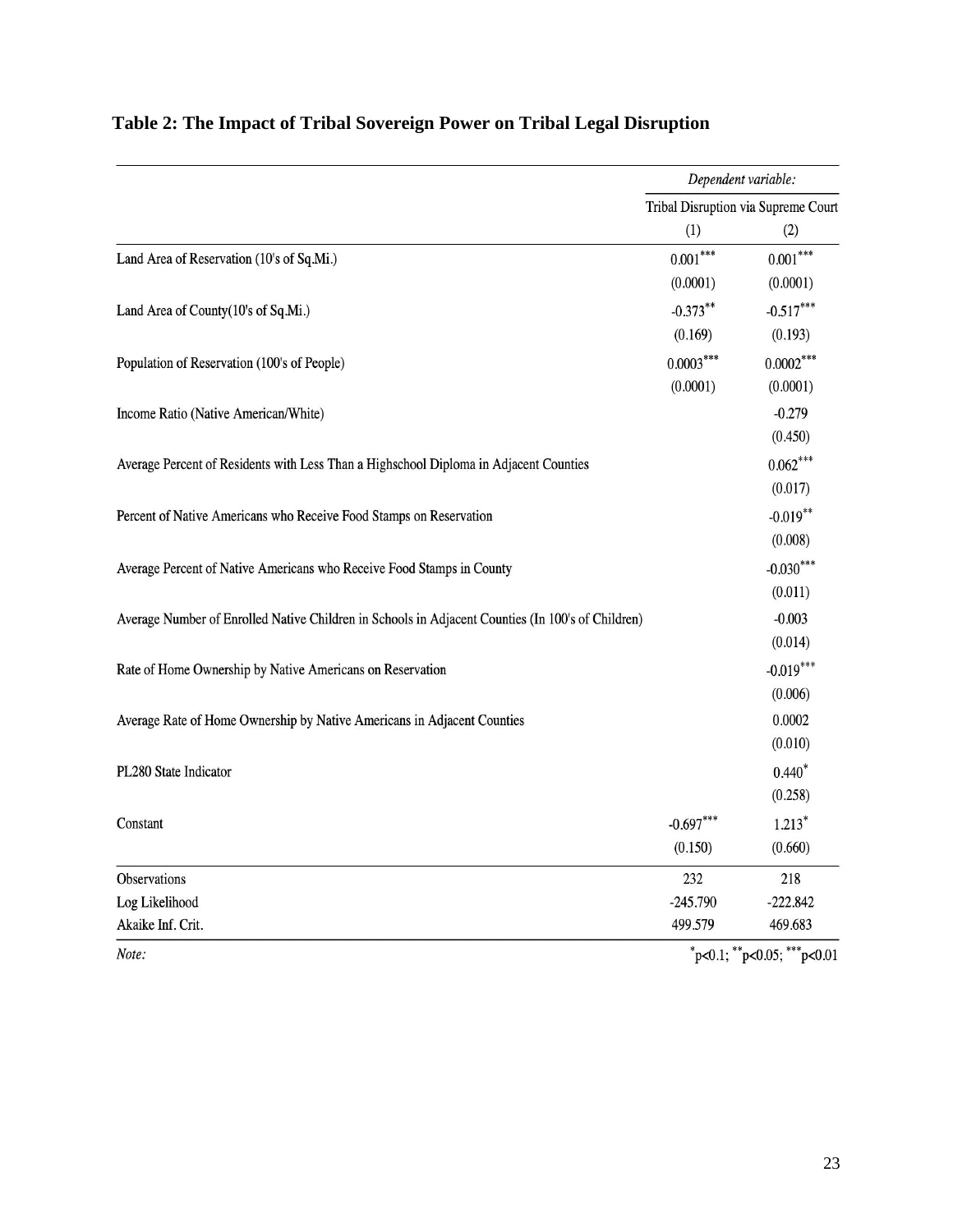Our results show that PL280 status is no longer the most significant of the population variables when predicting Tribal Legal Disruption (though PL280 status does approach significance at  $(p<0.1)$ . We find that several variables describing on-reservation populations significantly predict tribal legal interference. These include negative relationships between the percentage of Native Americans who receive food stamps on reservation  $(p<0.05)$  and the rate of home ownership by Native Americans on reservation (p<0.01). We also find some conditions in adjacent counties significant predict supreme court legal action by tribes including a negative relationship between the the percentage of Native Americans who receive food stamps in the county (p<0.01) and a significant positive relationship between the average percentage of residents with less than a high school diploma in adjacent counties  $(p<0.01)$ . We are wary of over-interpreting any individual one of these variables, but argue that these patterns demonstrate how tribes are less likely to seek legal recourse when they have increased capacity to care for their citizens through social welfare programs and homeownership. Specifically, the negative relationship between homeownership, receiving social welfare, and the likelihood that a tribe takes the US to court suggests that tribes who have more of the benefits of sovereignty, i.e., a socially and economically healthier tribal population, are less compelled to take the United States to court.

#### **Discussion and Conclusion**

Our work inserts itself among other attempts to clarify why the US legal system creates and maintains inequality, particularly racial inequality. Recent work by theorists in related spaces considers a number of explanations including race-based control (Alexander 2012) and classbased control (Clegg & Usmani 2019). Our work arrives amidst these explanations with a new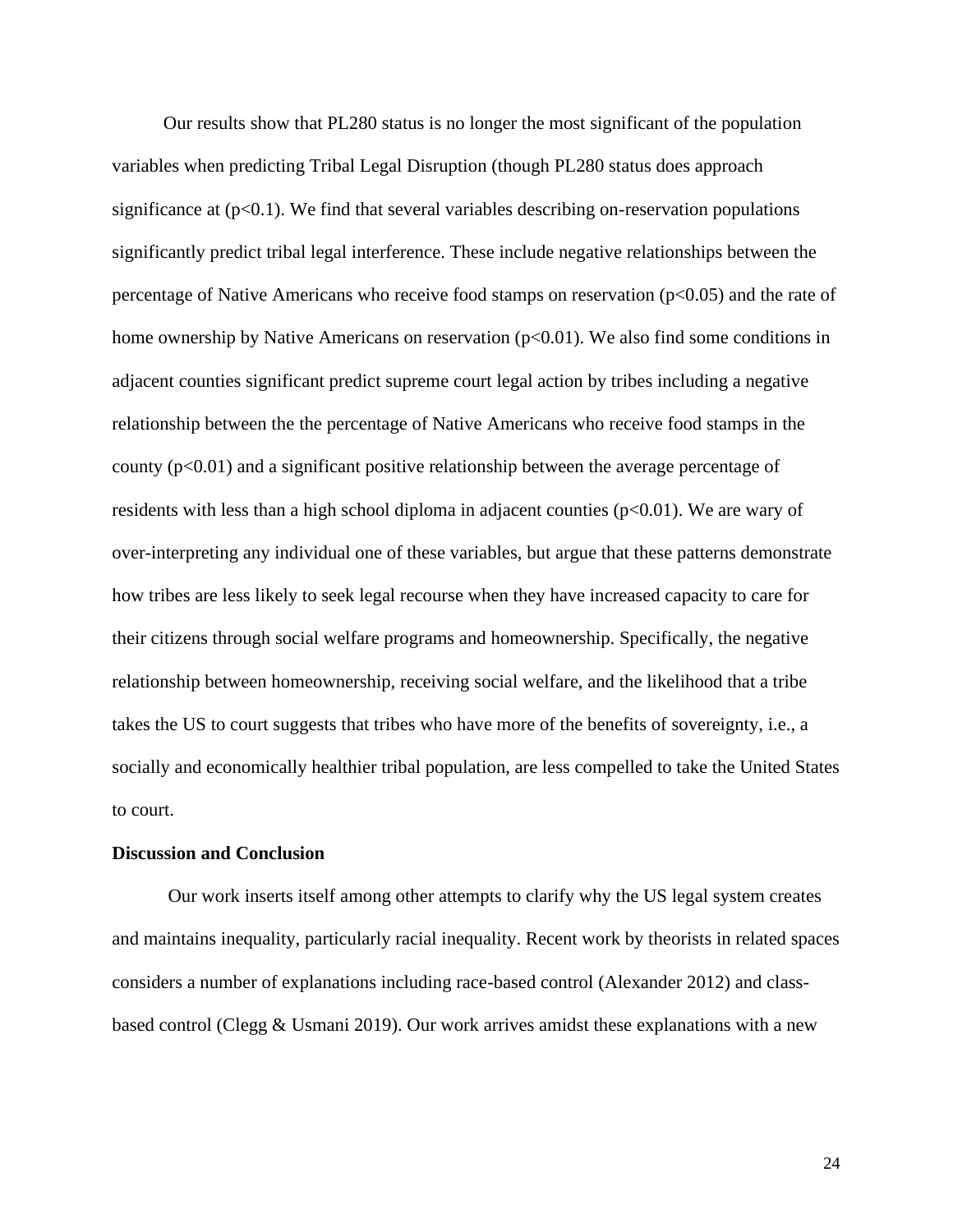theory more broadly applicable to US law and Native Americans specifically: resource-based control.

Resource-based control joins previous theories such as Alexander's and Usmani's at their motivating question: why does immense legal inequality persist in the United States? These scholars' have answered, suggesting that legal disparity is a result of ongoing white anxiety, white supremacy, and the failure of the United States to absorb poor people of color into its economic fabric. For them, disparity within the criminal justice system can be explained by a desire to control poor marginalized peoples, particularly racialized peoples. This work's aim is to instead gesture towards the structures which gave rise to these identities, colonial power, and ask how that structure persists in the larger institution of law that built, maintains, and continues to reinforce the structures. In doing so, we propose that the larger project of US law targeting Native Americans is derivative of the US's imperial desire to establish and maintain colonial power. Within a capitalist society, colonial power is inherently economic power.

Using Marx's conceptualization of inequality as a natural result of capitalism, and capitalism as a natural result of imperialism, Franz Fanon (2002) and Cedric J. Robinson (2005) emphasize the economic basis of race. We situate our work within their perspectives by arguing that race works to justify economic inequality and mask economic relationships between the colonized and colonizer. Specifically, we work from the theoretical position that race, and this white supremacy, were born from a desire for Euro-colonizers to maintain their control over the colonized and their resources.

In pinpointing the economic origins of race, we do not wish to make too broad a claim about the modern functioning of racism. Racism at an ideological level has always necessarily been in part isolated from the original construction of race. We think of racism as what allowed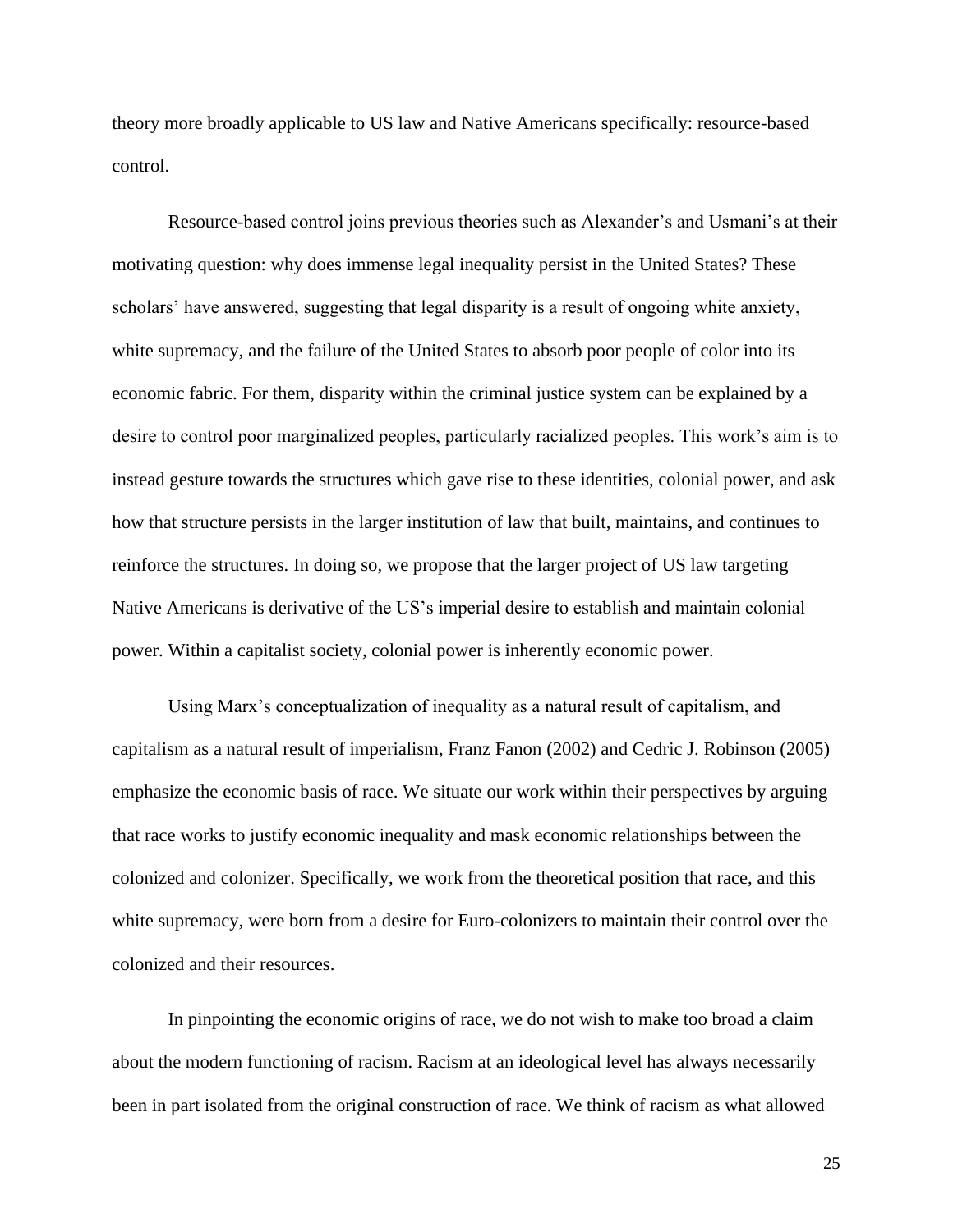race to take hold; it relies on the biological and cultural explanations offered as justifications to explain the economic inequality that race's construction brought about.

We also work from a legal perspective: where codified laws that necessarily imbue Native American land and Native American communities with a different set of legal regulations and expectations for sovereignty. We argue that neglecting to measure legal experiences through the unique lens of the Native American experience inevitably distorts the results to conceal the realities of discrimination faced by Native Americans. Indeed, our results support this assertion as we move toward a new measure of tribal sovereign power to characterize the relationship between Tribal Sovereign Nations and the United States.

Native Americans serve as an ideal group for study given their unique position as citizens of sovereign internal nations. As tribal nations, Native Americans possessed and continue to possess desired land for the US's settler colonial project, necessitating their dispossession and disappearance. The US has systematically mistreated Native Americans throughout the ongoing process of settler colonialism in order to obtain their capital—land (Deloria 1985). Using our theoretical framework, resource-based control, we estimate a series of models that use political, land-based, and population-based variables to study the relationship between tribal sovereign power and legal action. We found that the same concentrations of land and population resources that predict US legal interference also predict increased legal disruption on the part of sovereign tribal nations, lending credence to our theory of resource-based control in characterizing the settler colonial project of US law.

# **Limitations**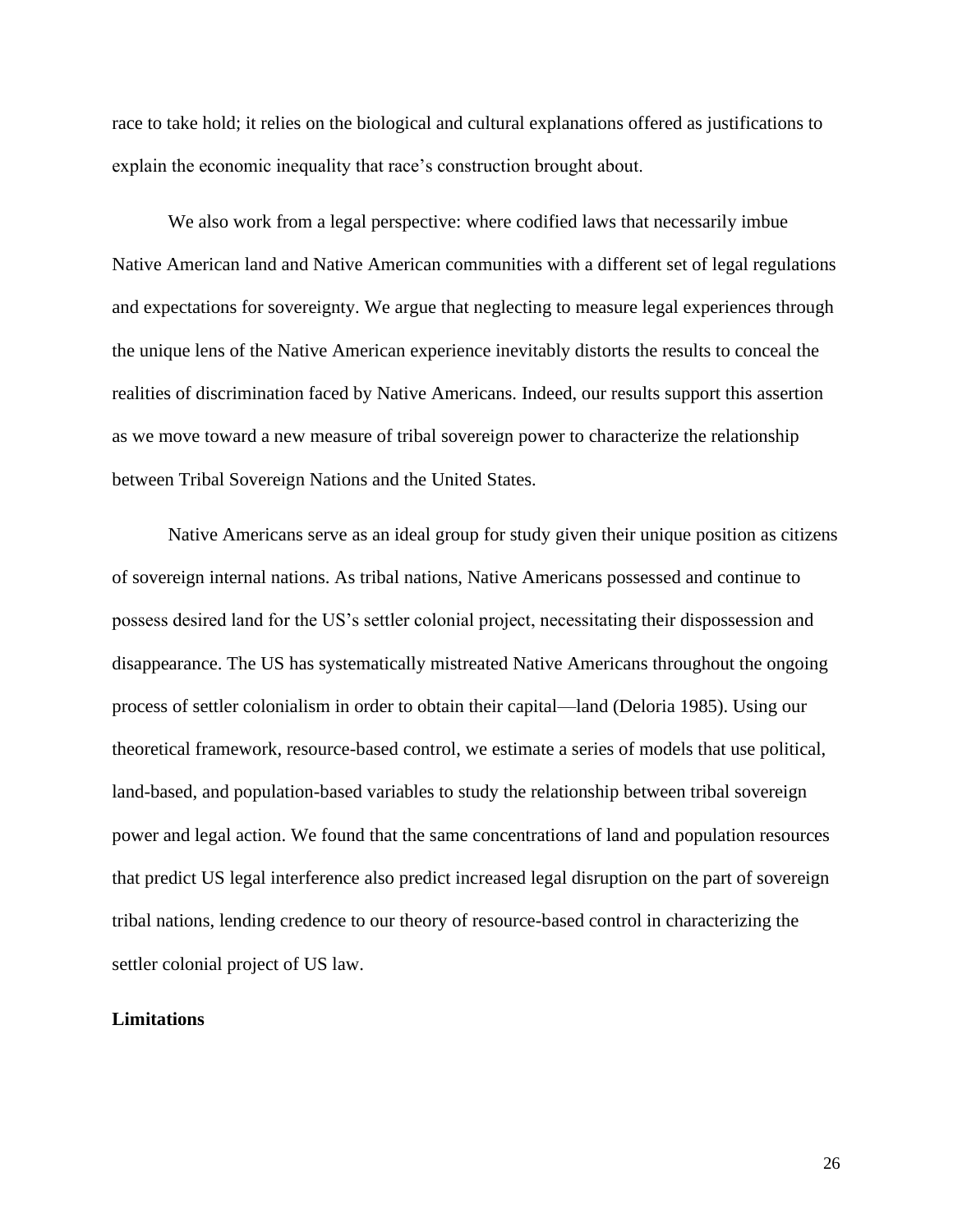While we believe this work makes significant contributions both in theory and measurement, it is not without limitations. The selection of supreme courts for the development of legal interference measures is in some ways optimal, since it allows us to have complete population coverage of those cases, but it is also limited to issues brought before the Supreme Court. Future work should consider not only the impacts of decisions coming from the lower courts, but also the myriad of Acts and other forms of governmental action that might operate differently at the local level. This work is also cross-sectional, representing the current state of sovereignty and legal interference at the data it is written. Again, this is optimal in some ways, since it allows us to build the entire history of legal action into the measure. However, we would suggest future work look more carefully at how sovereign power and relationship dynamics between tribal sovereign nations and the United States have changed over time. Finally, our ability to construct a dynamic construct of sovereign power was constrained by the types of information available. Our primary source of tribal sovereignty data was the US Census, which historically struggles to survey Native persons, considering them the most undercounted population - which has effects on different types of funding (Kesslen 2019).

In this way, our work supports the call for data sovereignty and increased relationship building between research institutions and Indigenous communities. Increased data-collection capacity within tribal communities and improved relationships between researchers and tribes could foster more reliable, useful data about Native Americans. In collecting this data, tribal communities and their research partners can work together to accurately assess the experiences of Native Americans within US institutions. By accurately and reliably demonstrating the inequality from which Native Americans suffer, the true magnitude of the impacts of colonization can be known.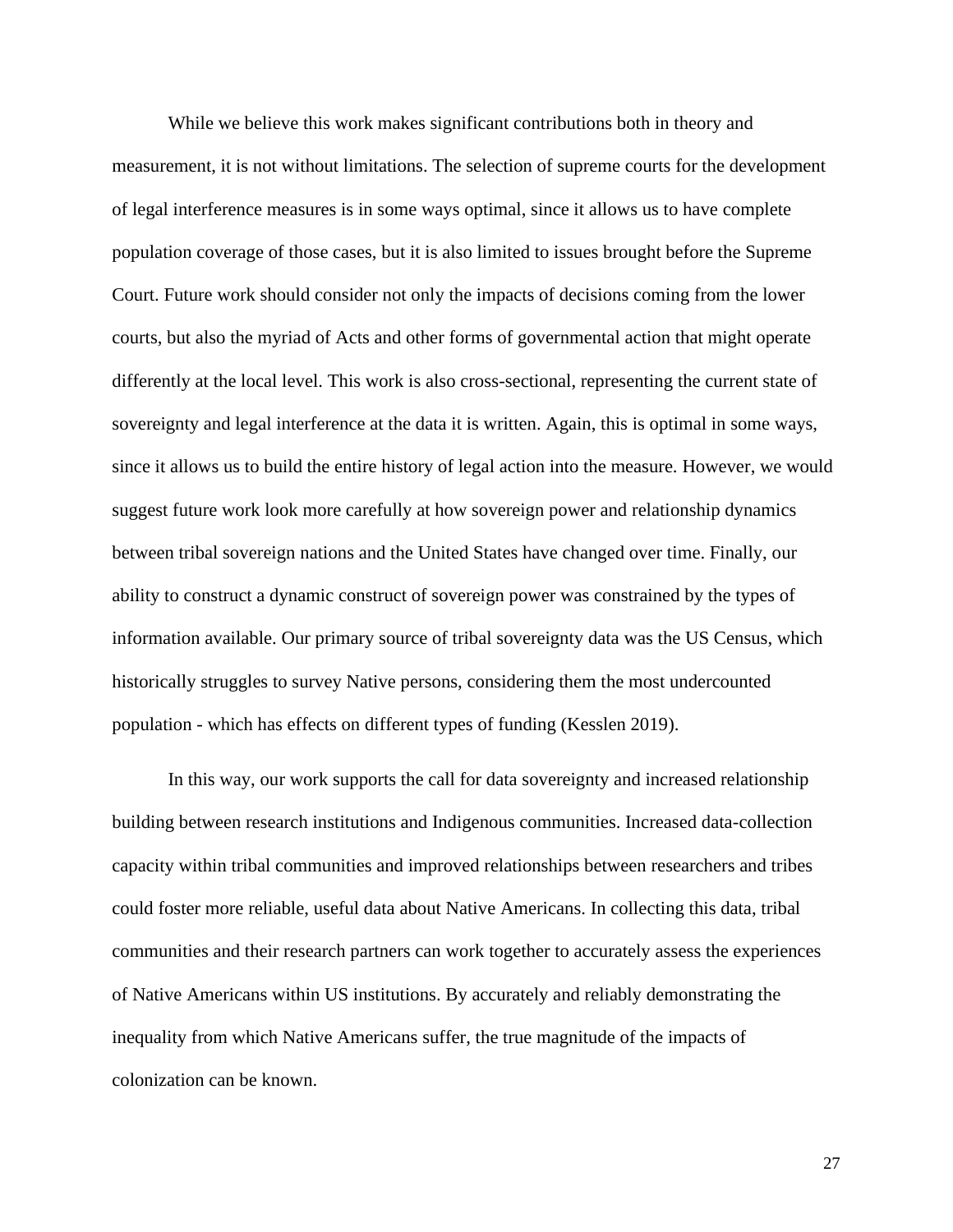# **References**

- Alexander, Michelle. 2012. *The New Jim Crow: Mass Incarceration in the Age of Colorblindness*. Revised paperback edition. New York: New Press.
- Alvarez, Alexander, and Ronet D. Bachman. 1996. "American Indians and Sentencing Disparity: An Arizona Test." *Journal of Criminal Justice* 24(6):549-561.
- Bachman, Ronet, Alex Alvarez, and Craig Perkins. 1996. "Discriminatory imposition of the law: Does it affect sentencing outcomes for American Indians." Pp. 197-220 in *Native Americans, Crime, and Justice* edited by M. O. Nielsen and R.A. Silverman. Boulder, CO: Westview Press.
- Bachman, Ronet, Heather Zaykowski, Christina Lanier, Margarita Poteyeva, and Rachel
- Brayboy, Bryan McKinley Jones. 2005. "Toward a Tribal Critical Race Theory in Education." *The Urban Review* 37(5):425-446.
- Kallmyer. 2010. "Estimating the Magnitude of Rape and Sexual Assault Against American Indian and Alaska Native (AIAN) Women." *Australian & New Zealand Journal of Criminology* 43(2):199-222.
- Carroll, Stephanie Russo, Desi Rodriguez-Lonebear, and Andrew Martinez. 2019. "Indigenous Data Governance: Strategies from United States Native Nations." *Data Science Journal* 18(1):31.
- Cave, Alfred A. 2003. "Abuse of Power: Andrew Jackson and the Indian Removal Act of 1830." *The Historian* 65(6):1330-1353.
- Clegg, John, and Adaner Usmani. 2019. "The Economic Origins of Mass Incarceration." *Catalyst: A Journal of Theory and Strategy* 3(3).
- Deer, Sarah. 2018. "Native People and Violent Crime: Gendered Violence and Tribal Jurisdiction." *Du Bois review: Social Science Research on Race* 15(1):89-106.
- Deloria, Vine. 1985. *Behind the Trail of Broken Treaties: An Indian Declaration of Independence*. 1st University of Texas Press ed. Austin: University of Texas Press.
- DOJ. 2015. "Significant Indian Cases." U.S. Department of Justice.
- Everett, Ronald, and Roger Wojtkiewicz. 2002. "Difference, Disparity, and Race/Ethnic Bias in Federal Sentencing." *Journal of Quantitative Criminology* 18(2):189-211.

Fanon, Frantz. 2002. *The Wretched of the Earth*. New York: Grove.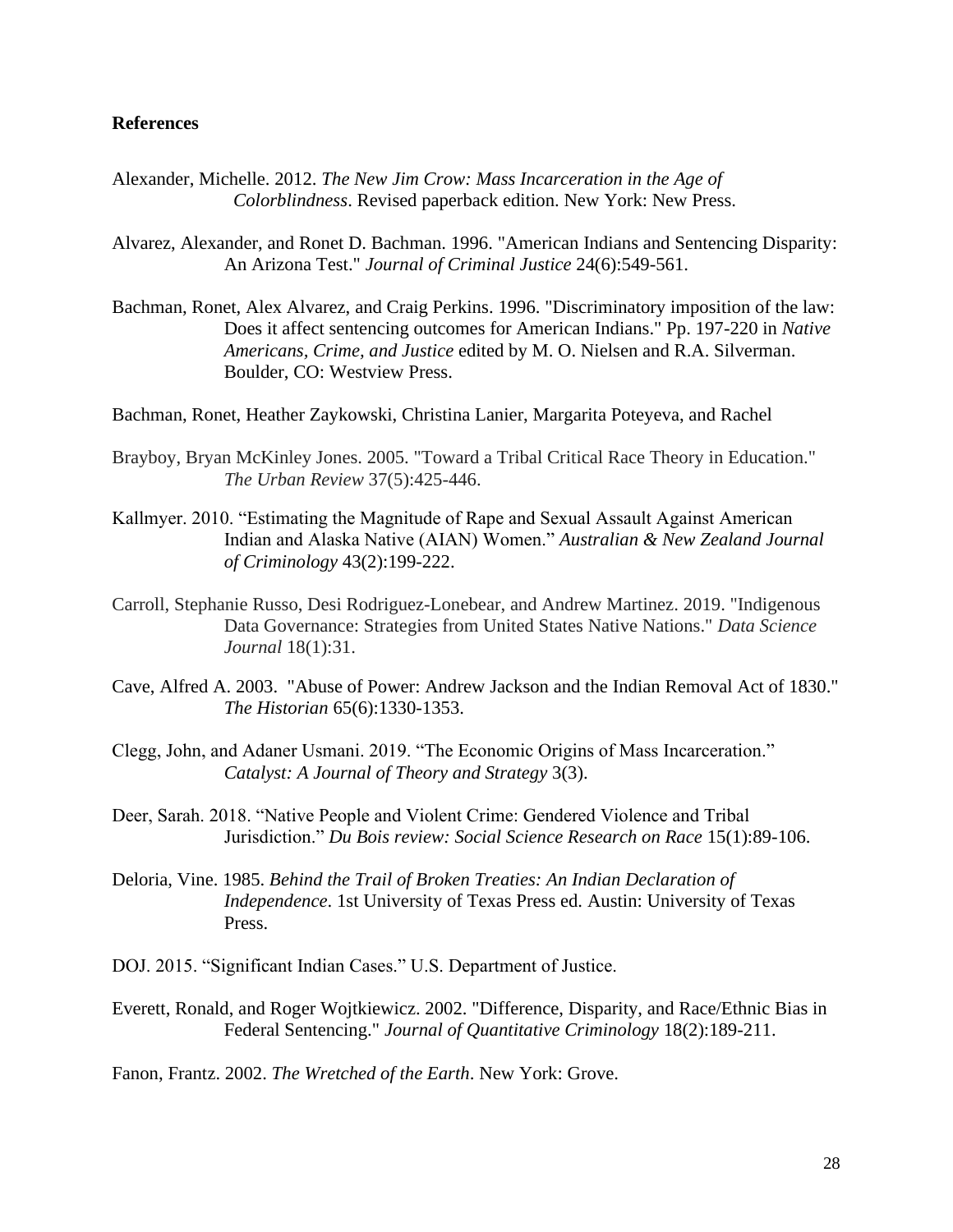- Feimer, Steven, Frank Pommersheim, and Steve Wise. 1990. "Marking Time: Does Race Make a Difference? A Study of Disparate Sentencing in South Dakota." *Journal of Crime and Justice* 13(1):86-102.
- Fletcher, Matthew. 2014. "A Short History of Indian Law in the Supreme Court." *American Bar Association.*
- Franklin, Travis W. 2013. "Sentencing Native Americans in US federal courts: An examination of disparity." *Justice Quarterly* 30(2):310-339.
- Glenn, Evelyn Nakano. 2015. "Settler Colonialism as Structure: A Framework for Comparative Studies of US Race and Gender Formation." *Sociology of Race and Ethnicity*  $1(1):52-72.$
- Green, Donald E. 1991. "American Indian criminality: What do we really know?" Pp. 222-270 in *American Indians: Social justice and Public Policy* edited by D. E. Green and T. V. Tonneson. Milwaukee: University of Wisconsin System Institute on Race and Ethnicity.
- Hannum, Hurst. 1998 "Sovereignty and its Relevance to Native Americans in the Twenty-First Century." *American Indian Law Review* 23(2):487-495.
- Hutton, Chris, Frank Pommersheim, and Steve Feimer. 1989. "Fought the Law and the Law Won: A Report on Women and Disparate Sentencing in South Dakota, I." *New England Journal on Crime & Civil Confinement* 15:177.
- Jung, Moon-Kie. 2019. "The Enslaved, the Worker, and Du Bois's Black Reconstruction: Toward an Underdispline of Antisociology " *Sociology of Race and Ethnicity* 5(2):157-68.
- Kades, Eric. 2000. "The Dark Side of Efficiency: Johnson v. M'Intosh and the Expropriation of American Indian Lands." *University of Pennsylvania Law Review* 148(4):1065- 1190.
- Kesslen, Ben. 2019. "Native Americans, the Census' Most Undercounted Racial Group, Fight for an Accurate 2020 Tally." *US News.* Accessed here: [https://www.nbcnews.com/news/us-news/native-americans-census-most](https://www.nbcnews.com/news/us-news/native-americans-census-most-)undercounted-racial-group-fight-accurate-2020-n1105096
- The Lakota People's Law Project. 2015. *Report: Native Americans Most Likely to Be Killed by Police*.
- Leiber, Michael. 1994. "A Comparison of Juvenile Court Outcomes for Native Americans, African-Americans, and Whites." *Justice Quarterly* 11(2):257-276.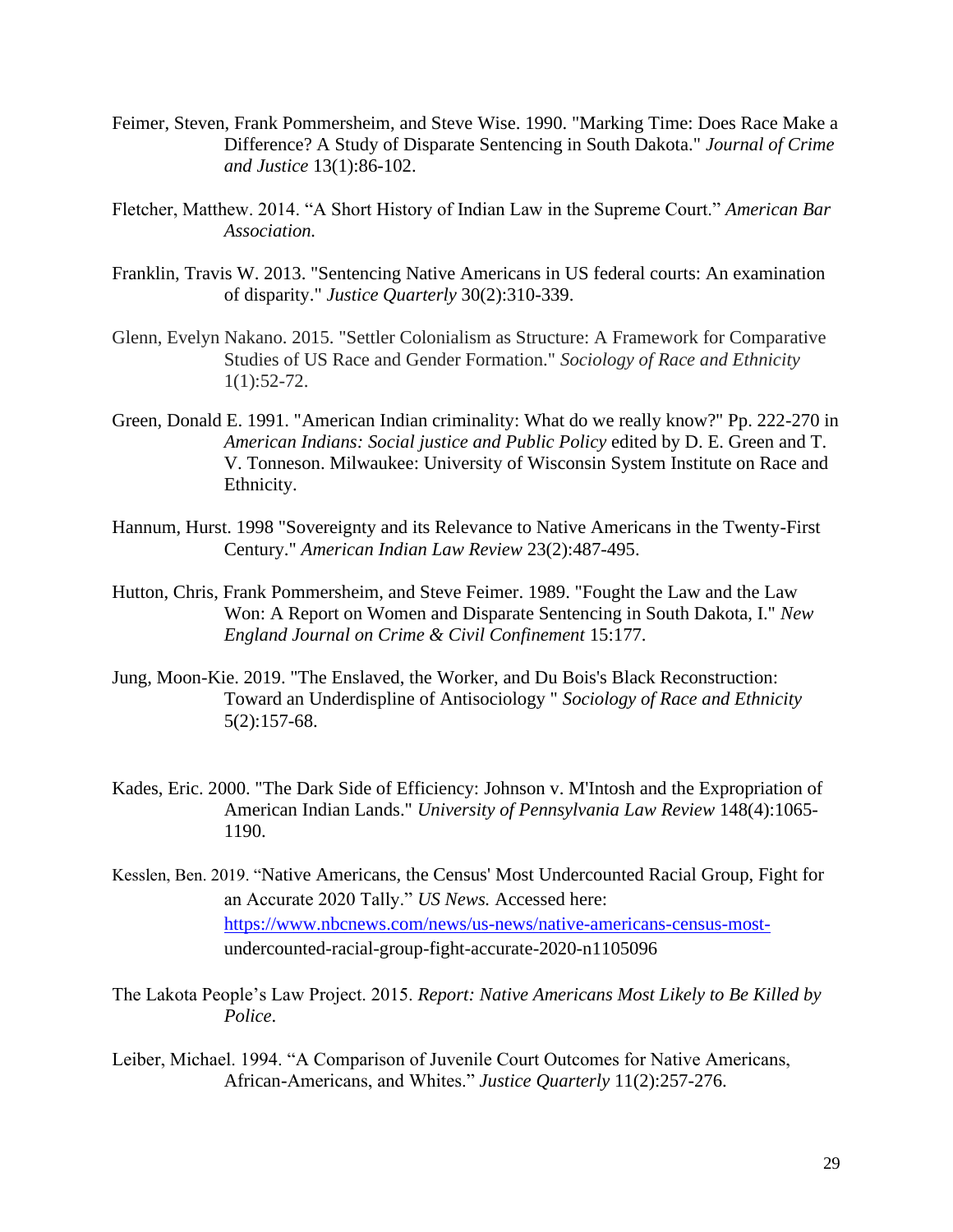- Leiber, Michael, Joseph Johnson, Kristan Fox, and Robyn Lacks. 2007. "Differentiating Among Racial/Ethnic Groups and its Implications for Understanding Juvenile Justice Decision Making." *Journal of Criminal Justice* 35(5):471-484.
- Lujan, Carol Chiago. 1998. "The only real Indian is the stereotyped Indian". Pp. 47-57 in *Images of Color, Images of Crime* edited by C. R. Mann and M.S. Zatz. Los Angeles: Roxbury.
- Mieder, Wolfgang. 1993. "The Only Good Indian is a Dead Indian": History and Meaning of a Proverbial Stereotype." *The Journal of American Folklore* 106:38-60.
- Muñoz, Ed, and Barbara McMorris. 2002. "Misdemeanor Sentencing Decisions: The Cost of being Native American." *The Justice Professional* 15(3):239-259.
- McSloy, Steven Paul. 1992. "Back to the Future: Native American Sovereignty in the 21st Century." *NYU Review of Law & Social Change* 20:217-300.
- Nielsen, Marianne. 1996. "Contextualization for Native American Crime and Criminal Justice Involvement." Pp. 10-20 in Native Americans, Crime, and Justice edited by M. O. Nielsen and R.A. Silverman. Boulder, CO: Westview Press.
- Nielsen, Marianne. 1996. "Major Issues in Native American Involvement in the Criminal Justice System." Pp. 293-302 in Native Americans, Crime, and Justice edited by M. O. Nielsen and R.A. Silverman. Boulder, CO: Westview Press.
- Nursey-Bray, Paul. 1972. "Marxism and Existentialism in the Thought of Frantz Fanon." *Political Studies* 20(2):152–68.
- Omi, Michael, and Howard Winant. 2014. *Racial Formation in the United States*. New York: Routledge.
- Oyez. 2021. Cases Native Americans (Issue 186). *Cornell University's Legal Information Institute.*
- Pommersheim, Frank, and Steve Wise. 1989. "Going to the Penitentiary: A Study of Disparate Sentencing in South Dakota." *Criminal Justice and Behavior* 16(2):155-165.
- Robinson, Cedric J. 2005. *Black Marxism: The Making of the Black Radical Tradition*. United States: The University of North Carolina Press: Made available through hoopla.
- Rouse, Linda, and Jeffery Hanson. 1991. "American Indian Stereotyping, Resource Competition, and Status-Based Prejudice." *American Indian Culture and Research Journal* 15(3):1-17.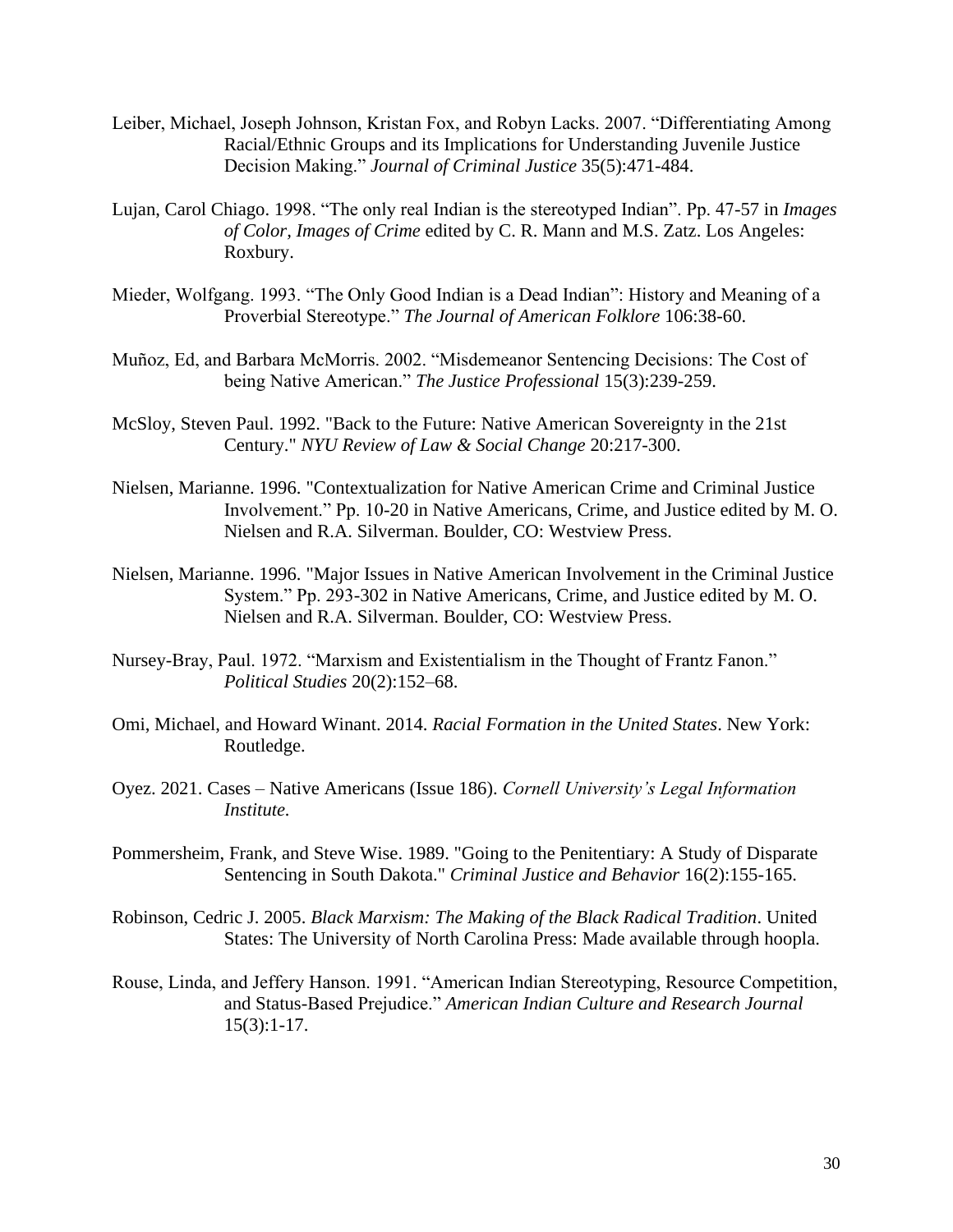- Rowe, Aimee Carrillo, and Eve Tuck. 2017. "Settler Colonialism and Cultural Studies: Ongoing Settlement, Cultural Production, and Resistance." *Cultural Studies ↔ Critical Methodologies* 17(1):3–13.
- Sewell, Abigail A. 2016. "The Racism-Race Reification Process: A Mesolevel Political Economic Framework for Understanding Racial Health Disparities." *Sociology of Race and Ethnicity* 2(4):402-432.
- Smith, Andrea. 2012. "Indigeneity, Settler Colonialism, White Supremacy." Pp. 66–90 in *Racial Formation in the Twenty-First Century*, edited by D. M. HoSang, O. LaBennett, and L. Pulido. University of California Press.
- Swift, Byron, and Gary Bickel. 1974. "Comparative Parole Treatment of American Indians and Non-Indians at US Federal Prisons." *Bureau of Social Science Research, Washington, DC*.
- Trimble, Joseph. 1988. "Stereotypical Images, American Indians, and Prejudice." Pp. 181-202 in *Eliminating Racism*, edited by Katz and D. A. Taylor. New York: Plenum.
- Villegas, Malia. 2012. "Data Quality as an Essential Element of Sovereignty: Education Research Linking Hands with Policy Makers. Hands Forward: Sharing Indigenous Intellectual Traditions Conference. University of British Columbia.
- Watson, Blake. 2012. *Buying America from the Indians: Johnson v. McIntosh and the history of native land rights*. University of Oklahoma Press.
- Williams Jr, Robert A. 1992. *The American Indian in western legal thought: the discourses of conquest*. Oxford University Press.
- Wilmot, Keith A., and Miriam A. Delone. 2010. "Sentencing of Native Americans: A Multistage Analysis Under the Minnesota Sentencing Guidelines." *Journal of Ethnicity in Criminal Justice* 8(3):151-180.
- Wikipedia. 2021. "List of United States Supreme Court Cases Involving Indian Tribes." Available at[:](https://en.wikipedia.org/wiki/List_of_United_States_Supreme_Court_cases_involving_Indian_tribes) [https://en.wikipedia.org/wiki/List\\_of\\_United\\_States\\_Supreme\\_Court\\_cases\\_invol](https://en.wikipedia.org/wiki/List_of_United_States_Supreme_Court_cases_invol%09ving_Indian_tribes) ving Indian tribes
- Zatz, Marjorie, Carol Lujan, and Zoann Snyder-Joy. 1991. "American Indians and Criminal Justice: Some Conceptual and Methodological Considerations." Pp. 100-112 in *Race and Criminal Justice*, edited by M. J. Lynch and E. B. Patterson. New York: Harrow and Heston.

#### **Cases Referenced**

*Cherokee v. Georgia*, 31 U.S. 515 (1832)